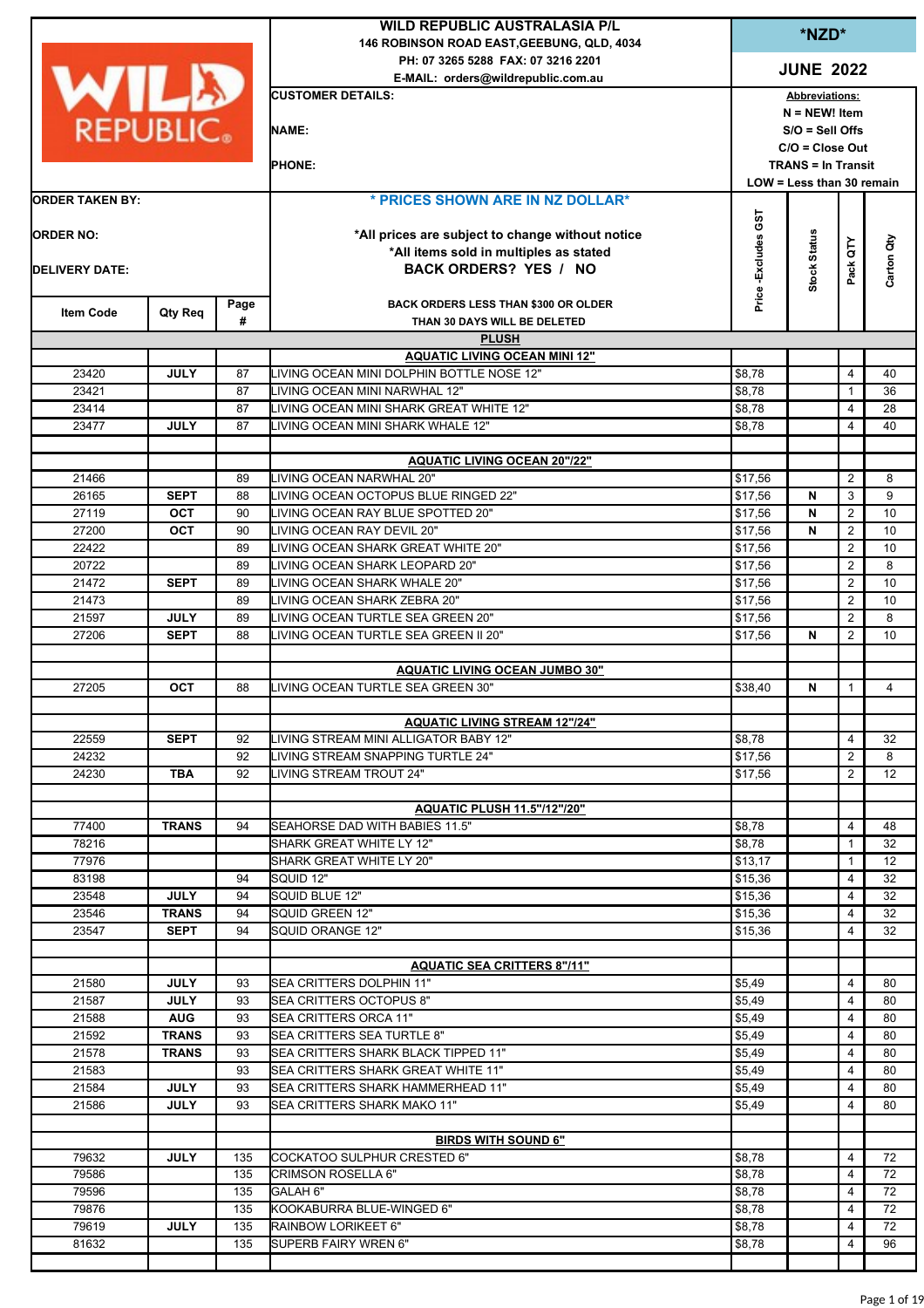|              |              |     | <b>CORAL REEF 6"</b>                                      |                |   |              |              |
|--------------|--------------|-----|-----------------------------------------------------------|----------------|---|--------------|--------------|
| 27002        | <b>OCT</b>   | 90  | <b>CORAL REEF ANGELFISH 6"</b>                            | \$7,13         | N | 4            | 60           |
| 27000        | <b>OCT</b>   | 90  | <b>CORAL REEF ANGELFISH EMPEROR 6"</b>                    | \$7,13         | N | 4            | 60           |
| 26999        | OCT          | 90  | <b>CORAL REEF ANGELFISH QUEEN 6"</b>                      | \$7,13         | N | 4            | 60           |
| 27004        | OCT          | 90  | <b>CORAL REEF CLOWNFISH 6"</b>                            | \$7,13         | N | 4            | 60           |
| 27003        | <b>OCT</b>   | 90  | CORAL REEF PARROT FISH 6"                                 | \$7,13         | N | 4            | 60           |
| 27001        | OCT          | 90  | CORAL REEF SURGEON FISH 6"                                | \$7,13         | N | 4            | 60           |
|              |              |     |                                                           |                |   |              |              |
|              |              |     |                                                           |                |   |              |              |
|              |              |     | <b>POCKETKINS 5"</b>                                      |                |   |              |              |
| 90902        | <b>LOW</b>   | 114 | POCKETKINS COUNTER DISPLAY AUSTRALIANA ASSORTED 20 PIECES | \$98,75        |   | $\mathbf{1}$ | $\mathbf{1}$ |
| 91279 AUS    |              |     | POCKETKINS COUNTER DISPLAY DOGS ASSORTED 20 PIECES        | \$98,75        | N | $\mathbf{1}$ | $\mathbf{1}$ |
| 90886        | <b>TBA</b>   | 114 | POCKETKINS COUNTER DISPLAY ZOO ASSORTED 20 PIECES         | \$98,75        |   | $\mathbf{1}$ | $\mathbf{1}$ |
| 18103        | <b>JULY</b>  | 110 | POCKETKINS ALLIGATOR 5"                                   | \$4,94         |   | 8            | 144          |
| 18114        |              | 108 | POCKETKINS BEAR BLACK 5"                                  | \$4,94         |   | 8            | 144          |
| 23952        |              | 107 | POCKETKINS CHAMELEON 5"                                   | \$4,94         |   | 8            | 144          |
| 18097        |              | 107 | POCKETKINS CHEETAH 5"                                     | \$4,94         |   | 8            | 144          |
| 18109        |              | 108 | POCKETKINS CHIMP 5"                                       | \$4,94         |   | 8            | 144          |
| 23954        |              | 110 | POCKETKINS COCKATOO 5"                                    | \$4,94         |   | 8            | 144          |
| 26674        |              | 111 | POCKETKINS COW 5"                                         | \$4,94         | N | 8            | 96           |
|              |              |     |                                                           |                |   |              |              |
| 25313        |              | 110 | POCKETKINS DINGO 5"                                       | \$4,94         |   | 8            | 144          |
| 18098        |              | 111 | POCKETKINS DINO T-REX 5"                                  | \$4,94         |   | 8            | 144          |
| 18096        |              | 111 | POCKETKINS DINO TRICERATOPS 5"                            | \$4,94         |   | 8            | 144          |
| 25530        | <b>TRANS</b> | 113 | POCKETKINS DOG BEAGLE 5"                                  | \$4,94         | N | 8            | 144          |
| 25524        | <b>TRANS</b> | 113 | POCKETKINS DOG BOSTON TERRIER 5"                          | \$4,94         | N | 8            | 144          |
| 25529        | <b>TRANS</b> | 113 | POCKETKINS DOG GERMAN SHEPHERD                            | \$4,94         | N | 8            | 144          |
| 25527        | <b>TRANS</b> | 113 | POCKETKINS DOG HUSKY 5"                                   | \$4,94         | N | 8            | 144          |
| 25533        | <b>TRANS</b> | 113 | POCKETKINS DOG LABRADOR CHOCOLATE 5"                      | \$4,94         | N | 8            | 144          |
| 25534        | <b>TRANS</b> | 113 | POCKETKINS DOG LABRADOR YELLOW 5"                         | \$4,94         | N | 8            | 144          |
| 25532        | <b>TRANS</b> | 113 | POCKETKINS DOG PUG 5"                                     | \$4,94         | N | 8            | 144          |
| 18110        | <b>SEPT</b>  | 112 | POCKETKINS DOLPHIN 5"                                     | \$4,94         |   | 8            | 144          |
|              |              |     |                                                           |                |   |              |              |
| 26837        | <b>JULY</b>  | 110 | POCKETKINS ECHIDNA 5"                                     | \$4,94         | N | 8            | 144          |
| 18102        |              | 107 | POCKETKINS ELEPHANT 5"                                    | \$4,94         |   | 8            | 144          |
| 25312        | <b>SEPT</b>  | 110 | POCKETKINS EMU 5"                                         | \$4,94         |   | 8            | 144          |
| 21174        | <b>JULY</b>  | 107 | POCKETKINS FENNEC FOX 5"                                  | \$4,94         |   | 8            | 144          |
| 18108        |              | 110 | POCKETKINS FLAMINGO 5"                                    | \$4,94         |   | 8            | 144          |
| 18100        |              | 107 | <b>POCKETKINS GIRAFFE 5"</b>                              | \$4,94         |   | 8            | 144          |
| 26673        |              | 111 | POCKETKINS HORSE 5"                                       | \$4,94         | N | 8            | 96           |
| 25314        | <b>JULY</b>  | 110 | POCKETKINS KANGAROO 5"                                    | \$4,94         |   | 8            | 144          |
| 23957        | <b>JULY</b>  | 110 | POCKETKINS KOALA 5"                                       | \$4,94         |   | 8            | 144          |
| 11022        | <b>JULY</b>  | 108 | POCKETKINS LEMUR RING TAILED 5"                           | \$4,94         |   | 8            | 144          |
| 23371        |              | 110 | POCKETKINS MACAW PARROT 5"                                | \$4,94         |   | 8            | 144          |
| 23367        |              |     | POCKETKINS MACAW SCARLETT 5"                              | \$4,94         |   | 8            | 144          |
|              |              | 110 |                                                           |                |   |              |              |
| 21181        | <b>JULY</b>  | 107 | POCKETKINS MEERKAT 5"                                     | \$4,94         |   | 8            | 144          |
| 24896        |              | 108 | POCKETKINS ORANGUTAN 5"                                   | \$4,94         |   | 8            | 144          |
| 23123        | <b>JULY</b>  | 112 | POCKETKINS OTTER RIVER 5"                                 | \$4,94         |   | 8            | 144          |
| 88119        |              | 109 | POCKETKINS OWL 5" ASSORTED (MULTIPLES OF 3)               | \$4,94         |   | 6            | 144          |
| 18104        |              | 108 | POCKETKINS PANDA 5"                                       | \$4,94         |   | 8            | 144          |
| 23961        | <b>TBA</b>   | 110 | POCKETKINS PELICAN                                        | \$4,94         |   | 8            | 144          |
| 23507        | <b>JULY</b>  | 112 | POCKETKINS PENGUIN CHICK PLAYFUL 5"                       | \$4,94         |   | 8            | 144          |
| 18105        | <b>JULY</b>  | 112 | POCKETKINS PENGUIN EMPEROR 5"                             | \$4,94         |   | 8            | 144          |
| 18112        |              | 108 | POCKETKINS POLAR BEAR 5"                                  | \$4,94         |   | 8            | 144          |
| 18113        | <b>TBA</b>   | 108 | POCKETKINS RED PANDA 5"                                   | \$4,94         |   | 8            | 144          |
| 18117        | <b>TRANS</b> | 112 | POCKETKINS SEA LION 5"                                    | \$4,94         |   | 8            | 144          |
| 18106        | <b>TBA</b>   | 112 | POCKETKINS SEAL HARBOR 5"                                 | \$4,94         |   | 8            | 144          |
|              |              |     |                                                           |                |   |              |              |
| 21193        |              | 110 | POCKETKINS SLOTH 5"                                       | \$4,94         |   | 8            | 144          |
| 18101        |              | 107 | POCKETKINS SNOW LEOPARD 5"                                | \$4,94         |   | 8            | 144          |
| 18094        |              | 107 | POCKETKINS TIGER 5"                                       | \$4,94         |   | 8            | 144          |
| 18095        |              | 107 | POCKETKINS TIGER WHITE 5"                                 | \$4,94         |   | 8            | 144          |
| 18111        |              | 112 | POCKETKINS TURTLE SEA GREEN 5"                            | \$4,94         |   | 8            | 144          |
| 23641        |              | 111 | POCKETKINS UNICORN PINK 5"                                | \$4,94         |   | 8            | 144          |
| 23258        |              | 111 | POCKETKINS UNICORN WHITE 5"                               | \$4,94         |   | 8            | 144          |
| 18107        |              | 109 | POCKETKINS WOLF 5"                                        | \$4,94         |   | 8            | 144          |
| 18099        | <b>TRANS</b> | 111 | POCKETKINS WOOLY MAMMOTH 5"                               | \$4,94         |   | 8            | 144          |
| 18115        |              | 107 | POCKETKINS ZEBRA 5"                                       | \$4,94         |   | 8            | 144          |
| 25286        |              |     | POCKETKINS EMPTY COUNTER DISPLAY                          | \$-            |   | $\mathbf{1}$ | $\mathbf{1}$ |
|              |              |     |                                                           |                |   |              |              |
| 25286SHIPPER |              |     | POCKETKINS EMPTY COUNTER DISPLAY SHIPPER                  | $\mathsf{S}$ - |   | $\mathbf{1}$ | 1            |
|              |              |     |                                                           |                |   |              |              |
|              |              |     | <b>CUDDLEKINS AQUATIC MINI 8"/10"</b>                     |                |   |              |              |
| 22449        | <b>JULY</b>  | 76  | CK MINI DOLPHIN 8"                                        | \$8,78         |   | 4            | 32           |
| 22454        | <b>JULY</b>  | 78  | CK MINI MANATEE 8"                                        | \$8,78         |   | 4            | 32           |
| 10872        |              | 78  | CK MINI OCTOPUS 8"                                        | \$8,78         |   | 4            | 48           |
| 22456        |              | 76  | CK MINI ORCA 8"                                           | \$8,78         |   | 4            | 32           |
|              |              |     |                                                           |                |   |              |              |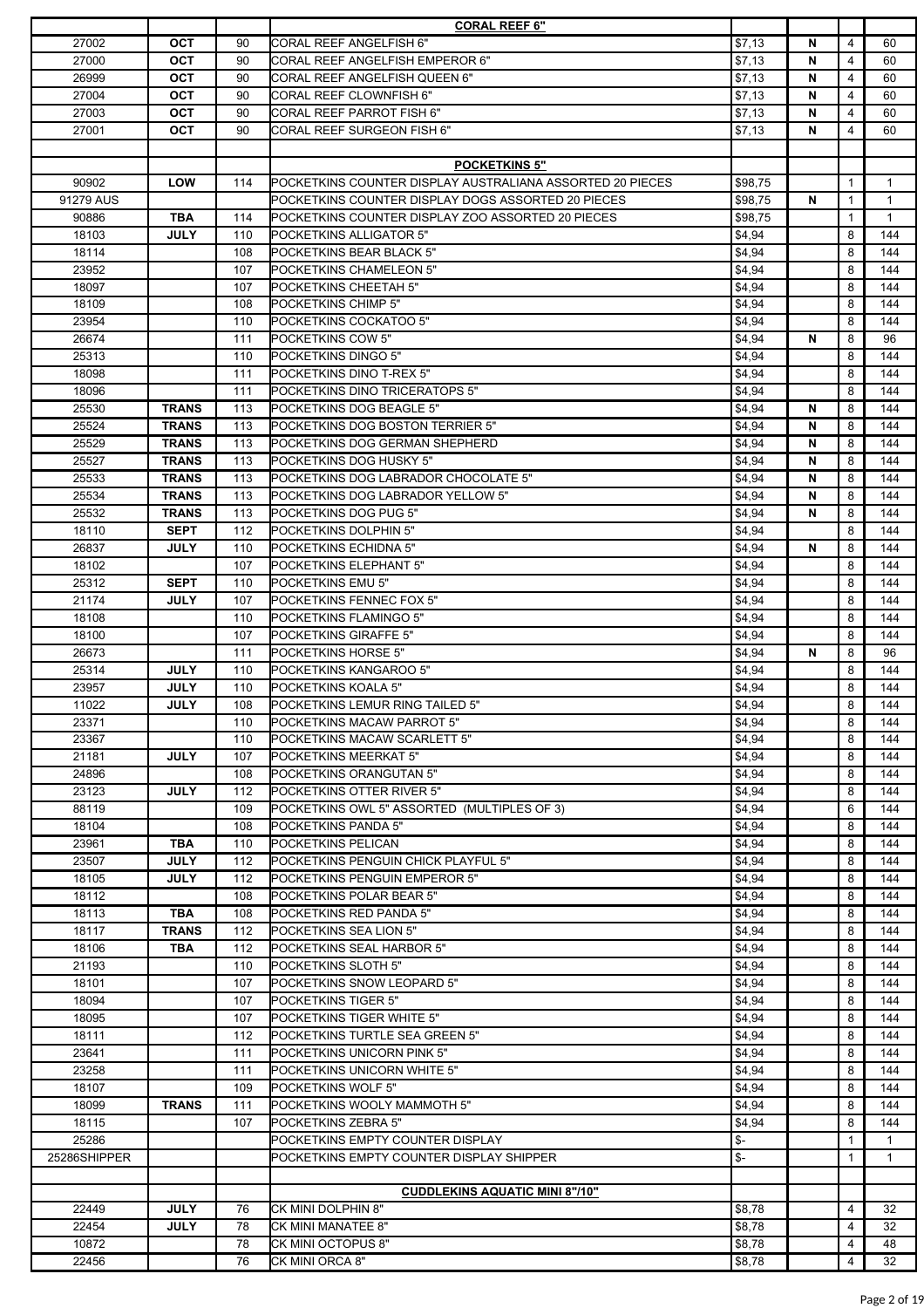| 24235 | <b>JULY</b>  | 77 | CK MINI PUFFERFISH 8"                          | \$8,78  |     | 4 | 64 |
|-------|--------------|----|------------------------------------------------|---------|-----|---|----|
| 22459 | <b>JULY</b>  | 78 | CK MINI SEA LION 8"                            | \$8,78  |     | 4 | 28 |
| 12974 | <b>TRANS</b> | 77 | CK MINI SEAHORSE ASSORTED 10" (MULTIPLES OF 3) | \$8,78  |     | 6 | 96 |
| 22451 | <b>TRANS</b> | 77 | CK MINI SEAL HARBOR 8"                         | \$8,78  |     | 4 | 40 |
| 22452 | <b>JULY</b>  | 77 | CK MINI SEAL HARP PUP 8"                       | \$8,78  |     | 4 | 48 |
| 22461 | <b>AUG</b>   | 76 | CK MINI SHARK BLACK TIPPED 8"                  | \$8,78  |     | 4 | 40 |
| 22462 | <b>JULY</b>  | 76 | CK MINI SHARK GREAT WHITE 8"                   | \$8,78  |     | 4 | 40 |
| 22463 | <b>JULY</b>  | 76 | CK MINI SHARK HAMMERHEAD 8"                    | \$8,78  |     | 4 | 40 |
| 21478 | <b>JULY</b>  | 76 | CK MINI SHARK MAKO 8"                          | \$8,78  |     | 4 | 40 |
| 22464 |              | 76 | CK MINI SHARK TIGER 8"                         | \$8,78  |     | 4 | 40 |
| 12902 | <b>TRANS</b> | 77 | CK MINI STARFISH ASSORTED 8" (MULTIPLES OF 3)  | \$8,78  |     | 6 | 60 |
| 22460 | <b>JULY</b>  | 77 | CK MINI TURTLE SEA 8"                          | \$8,78  |     | 4 | 48 |
| 21475 |              | 77 | CK MINI TURTLE SEA HAWKSBILL 8"                | \$8,78  |     | 4 | 48 |
| 21477 |              | 77 | CK MINI TURTLE SEA LOGGERHEAD 8"               | \$8,78  |     | 4 | 48 |
| 22447 |              | 76 | CK MINI WHALE BELUGA 8"                        | \$8,78  |     | 4 | 24 |
| 22453 | <b>TRANS</b> | 76 | CK MINI WHALE HUMPBACK 8"                      | \$8,78  |     | 4 | 40 |
|       |              |    |                                                |         |     |   |    |
|       |              |    |                                                |         |     |   |    |
|       |              |    | <b>CUDDLEKINS MINI 7"/8"/10"</b>               |         |     |   |    |
| 10830 |              | 39 | CK MINI AFRICAN WILD DOG 8"                    | \$8,78  |     | 4 | 60 |
| 19539 |              | 55 | <b>CK MINI ALLIGATOR 8"</b>                    | \$8,78  |     | 4 | 60 |
| 12291 |              | 55 | CK MINI BAT LITTLE BROWN 8"                    | \$8,78  |     | 4 | 96 |
| 10856 | <b>JULY</b>  | 54 | CK MINI BISON 8"                               | \$8,78  |     | 4 | 60 |
| 12275 | <b>TRANS</b> | 46 | CK MINI CHAMELEON 8"                           | \$8,78  |     | 4 | 60 |
| 10833 |              | 39 | CK MINI CHEETAH BABY 8"                        | \$8,78  |     | 4 | 60 |
| 10859 | <b>TRANS</b> | 69 | CK MINI COCKATOO SULPHUR CRESTED 8"            | \$8,78  |     | 4 | 60 |
| 10892 |              | 63 | CK MINI DINO T-REX 8"                          | \$8,78  |     | 4 | 48 |
| 10893 | <b>TRANS</b> | 63 | CK MINI DINO TRICERATOPS 8"                    | \$8,78  |     | 4 | 60 |
| 10831 |              | 39 | CK MINI ELEPHANT AFRICAN BABY 8"               | \$8,78  |     | 4 | 60 |
| 10983 |              | 55 | CK MINI FAWN BABY 8"                           | \$8,78  |     | 4 | 40 |
| 19379 |              | 40 | CK MINI FENNEC FOX 8"                          | \$8,78  |     | 4 | 60 |
| 10836 | <b>TRANS</b> | 40 | CK MINI GIRAFFE BABY 8"                        | \$8,78  |     | 4 | 60 |
| 18043 |              | 60 | CK MINI GOAT 8"                                | \$8,78  |     | 4 | 48 |
| 13430 | <b>JULY</b>  | 56 | CK MINI HEDGEHOG 8"                            | \$8,78  |     | 4 | 60 |
| 10867 | <b>JULY</b>  | 69 | CK MINI KANGAROO W/ JOEY 8"                    | \$8,78  |     | 4 | 60 |
| 10986 | <b>JULY</b>  | 69 | CK MINI KOALA 8"                               | \$8,78  |     | 4 | 60 |
| 23540 | LOW          |    | CK MINI LLAMA STANDING 10"                     | \$5,49  | C/O | 4 | 60 |
| 11693 | <b>TRANS</b> | 69 | CK MINI LORIKEET 10"                           | \$8,78  |     | 4 | 84 |
| 10865 | <b>OCT</b>   | 47 | CK MINI MACAW HYACINTH 8"                      | \$8,78  |     | 4 | 60 |
| 12292 |              | 47 | CK MINI MACAW PARROT 8"                        | \$8,78  |     | 4 | 64 |
| 12293 |              | 47 | <b>CK MINI MACAW SCARLET 8"</b>                | \$8,78  |     | 4 | 64 |
| 10870 | <b>TRANS</b> | 39 | CK MINI MEERKAT 8"                             | \$8,78  |     | 4 | 80 |
| 12274 | <b>TRANS</b> | 46 | CK MINI MONKEY CAPUCHIN 8"                     | \$8,78  |     | 4 | 48 |
|       |              |    |                                                |         |     |   |    |
| 12277 |              | 46 | CK MINI MONKEY COTTON TOP TAMARIN 8"           | \$8,78  |     | 4 | 60 |
| 12303 | <b>JULY</b>  | 46 | CK MINI MONKEY SQUIRREL 8"                     | \$8,78  |     | 4 | 60 |
| 12296 | <b>TRANS</b> | 46 | CK MINI ORANGUTAN FEMALE 8"                    | \$8,78  |     | 4 | 60 |
| 10879 |              | 56 | CK MINI OTTER RIVER 8"                         | \$8,78  |     | 4 | 48 |
| 12397 |              | 56 | CK MINI OTTER RIVER STANDING 8"                | \$8,78  |     | 4 | 48 |
| 10849 | <b>JULY</b>  | 57 | CK MINI OWL SNOWY 8"                           | \$8,78  |     | 4 | 36 |
| 10842 |              | 65 | CK MINI PANDA BABY 8"                          | \$8,78  |     | 4 | 60 |
| 13811 | <b>TRANS</b> | 65 | CK MINI PEACOCK 8"                             | \$8,78  |     | 4 | 48 |
| 10844 |              | 71 | CK MINI PENGUIN PLAYFUL 8"                     | \$8,78  |     | 4 | 80 |
| 25157 | <b>JULY</b>  | 69 | <b>CK MINI PLATYPUS 8"</b>                     | \$8,78  |     | 4 | 60 |
| 10845 |              | 71 | CK MINI POLAR BEAR 8"                          | \$8,78  |     | 4 | 48 |
| 10876 | <b>TRANS</b> | 65 | CK MINI RED PANDA 8"                           | \$8,78  |     | 4 | 60 |
| 10848 |              | 65 | CK MINI SNOW LEOPARD BABY 8"                   | \$8,78  |     | 4 | 48 |
| 18459 | <b>SEPT</b>  | 69 | CK MINI TASMANIAN DEVIL 7"                     | \$8,78  |     | 6 | 48 |
| 10850 | <b>TRANS</b> | 47 | CK MINI TIGER BABY 8"                          | \$8,78  |     | 4 | 60 |
| 10851 |              | 47 | CK MINI TIGER WHITE BABY 8"                    | \$8,78  |     | 4 | 60 |
|       |              |    |                                                |         |     |   |    |
|       |              |    | <b>CUDDLEKINS AQUATIC 12"</b>                  |         |     |   |    |
| 10939 |              | 74 | CK OCTOPUS PACIFIC 12"                         | \$13,17 |     | 4 | 24 |
| 22481 |              | 75 | CK SEA LION 15"                                | \$13,17 |     | 4 | 16 |
| 19622 | <b>TRANS</b> | 75 | CK SEAL FUR 12"                                | \$13,17 |     | 4 | 24 |
| 22482 |              | 75 | CK SEAL HARBOR 12"                             | \$13,17 |     | 4 | 16 |
|       |              |    |                                                |         |     |   |    |
|       |              |    | <b>CUDDLEKINS AQUATIC 15"</b>                  |         |     |   |    |
| 22469 | <b>SEPT</b>  | 74 | CK DOLPHIN 15"                                 | \$13,17 |     | 4 | 16 |
| 22476 | <b>AUG</b>   | 74 | CK ORCA 15"                                    | \$13,17 |     | 4 | 16 |
| 22468 | <b>TRANS</b> | 74 | CK RAY BLUE SPOTTED 15"                        | \$13,17 |     | 4 | 24 |
| 21458 |              | 74 | CK RAY COWNOSE 15"                             | \$13,17 |     | 4 | 24 |
| 22470 | <b>AUG</b>   | 74 | CK RAY EAGLE SPOTTED 15"                       | \$13,17 |     | 4 | 24 |
| 22475 |              | 74 | CK RAY MANTA 15"                               | \$13,17 |     | 4 | 24 |
|       |              |    |                                                |         |     |   |    |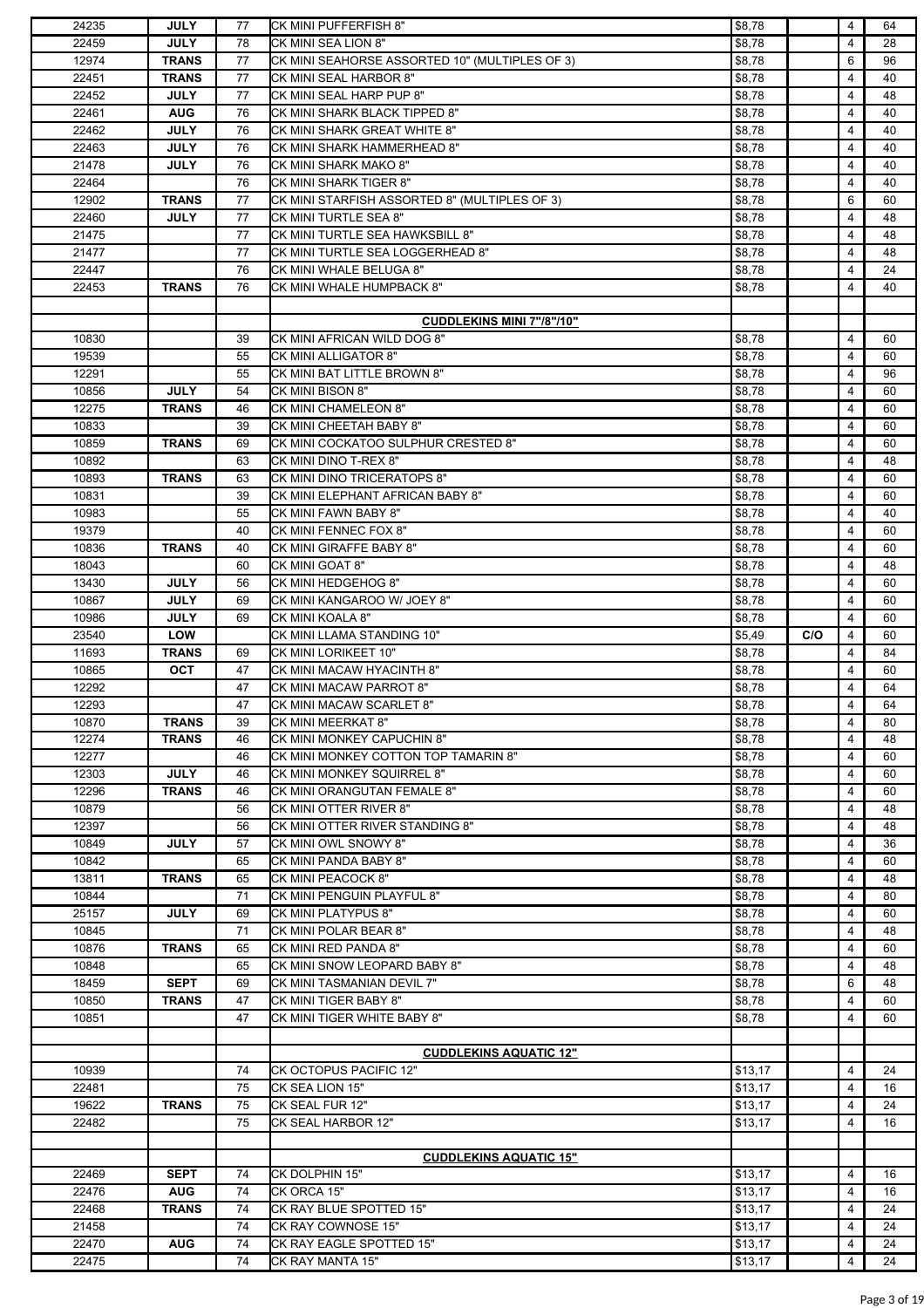| 22480 | <b>JULY</b>  | 73 | CK SAWFISH 15"                    | \$13,17 |     | 4              | 16                |
|-------|--------------|----|-----------------------------------|---------|-----|----------------|-------------------|
| 22484 | <b>AUG</b>   | 73 | CK SHARK BLACKTIPPED 15"          | \$13,17 |     | 4              | 16                |
| 22486 | <b>JULY</b>  | 73 | CK SHARK HAMMERHEAD 15"           | \$13,17 |     | 4              | 20                |
| 22473 | <b>AUG</b>   | 73 | CK SHARK MAKO 15"                 | \$13,17 |     | 4              | 16                |
|       |              |    |                                   |         |     |                |                   |
| 22479 |              |    | CK SHARK SAND 15"                 | \$8,78  | C/O | 4              | 12                |
| 22487 | <b>TRANS</b> | 73 | CK SHARK TIGER 15"                | \$13,17 |     | 4              | 16                |
| 21653 | <b>TRANS</b> | 75 | CK TURTLE SEA GREEN 15"           | \$13,17 |     | 4              | 16                |
| 21464 | <b>AUG</b>   | 75 | CK TURTLE SEA LOGGERHEAD 15"      | \$13,17 |     | 4              | 16                |
| 22467 |              | 73 | CK WHALE BELUGA 15"               | \$13,17 |     | 4              | 12                |
| 21457 |              | 73 | CK WHALE BLUE 15"                 | \$13,17 |     | 4              | 12                |
| 22472 |              | 73 | CK WHALE HUMPBACK 15"             | \$13,17 |     | 4              | 12                |
|       |              |    |                                   |         |     |                |                   |
|       |              |    |                                   |         |     |                |                   |
|       |              |    | <b>CUDDLEKINS 12"/15"/17"</b>     |         |     |                |                   |
| 10900 |              | 36 | CK AFRICAN WILD DOG 12"           | \$13,17 |     | 4              | 20                |
| 19338 |              | 59 | CK ALPACA 12"                     | \$13,17 |     | $\overline{4}$ | 24                |
| 11652 | <b>TRANS</b> | 44 | CK ANTEATER 12"                   | \$13,17 |     | 4              | 20                |
| 10922 | <b>TRANS</b> | 50 | CK BISON 12"                      | \$13,17 |     | 4              | 20                |
| 18056 |              | 50 | CK BISON CALF 12"                 | \$13,17 |     | 4              | 20                |
| 11511 | <b>TRANS</b> | 38 | CK CAMEL DROMEDARY 12"            | \$13,17 |     | 4              | 20                |
| 11706 | <b>TRANS</b> | 44 | CK CAPYBARA 12"                   | \$13,17 |     | 4              | 20                |
| 23086 |              | 67 | CK CASSOWARY 12"                  | \$13,17 |     | 4              | 24                |
| 19343 |              | 35 | CK CHEETAH CUB 12"                | \$13,17 |     | 4              | 20                |
| 16521 |              | 36 |                                   |         |     | 4              | 20                |
|       |              |    | CK CHIMP BABY 12"                 | \$13,17 |     |                |                   |
| 23089 |              | 67 | CK COCKATOO BLACK YELLOW TAIL 12" | \$13,17 |     | 4              | 24                |
| 10925 | <b>JULY</b>  | 67 | CK COCKATOO SULPHUR CRESTED 12"   | \$13,17 |     | 4              | 24                |
| 10960 |              | 62 | CK DINO TRICERATOPS 12"           | \$13,17 |     | 4              | 20                |
| 18696 |              | 37 | CK DODO 12"                       | \$13,17 |     | 4              | 20                |
| 11715 |              | 64 | CK ELEPHANT ASIAN 12"             | \$12,07 | C/O | 4              | 20                |
| 10904 | <b>TRANS</b> | 35 | CK ELEPHANT BABY 12"              | \$13,17 |     | 4              | 20                |
| 11039 |              | 50 | CK ELK STANDING 12"               | \$13,17 |     | 4              | 16                |
| 23087 | <b>TRANS</b> | 67 | CK EMU 12"                        | \$13,17 |     | 4              | 24                |
| 10927 |              | 37 | CK FLAMINGO 12"                   | \$13,17 |     | 4              | 24                |
| 82970 |              | 68 | CK FLYING FOX 12"                 | \$13,17 |     | 4              | 36                |
| 11507 |              | 37 | CK FOX FENNEC 12"                 | \$13,17 |     | 4              | 16                |
|       |              |    |                                   |         |     |                |                   |
| 10944 |              | 49 | CK FOX RED 12"                    | \$13,17 |     | 5              | 20                |
| 10947 | <b>TRANS</b> | 42 | CK FROG RET 12"                   | \$13,17 |     | 4              | 20                |
| 10905 | <b>TRANS</b> | 35 | CK GIRAFFE BABY 12"               | \$13,17 |     | 4              | 24                |
| 12760 |              | 35 | CK GIRAFFE STANDING 17"           | \$13,17 |     | 4              | 24                |
| 11047 | <b>JULY</b>  | 51 | CK GOAT MOUNTAIN 12"              | \$13,17 |     | 4              | 16                |
| 16614 | <b>AUG</b>   | 43 | CK GORILLA BABY 12"               | \$13,17 |     | 4              | 20                |
| 10929 |              | 43 | CK GORILLA SILVERBACK 12"         | \$13,17 |     | 4              | 20                |
| 12316 | <b>TRANS</b> | 48 | ICK HAWK RED TAILED 12"           | \$13.17 |     | 4              | 16                |
| 16620 |              | 36 | CK HIPPO 12"                      | \$13,17 |     | 4              | 20                |
| 16994 | <b>JULY</b>  | 59 | CK HORSE BROWN 12"                | \$13,17 |     | 4              | 16                |
| 12240 |              | 36 | CK HYENA 12"                      | \$13,17 |     | 4              | 16                |
| 12905 |              | 45 | CK IGUANA 15"                     |         |     | 4              |                   |
|       | <b>JULY</b>  |    |                                   | \$13,17 |     |                | 16                |
| 10935 | <b>JULY</b>  | 67 | CK KANGAROO W/ JOEY 12"           | \$13,17 |     | 4              | 24                |
| 10908 |              | 67 | CK KOALA 12"                      | \$13,17 |     | 4              | 20                |
| 14147 | <b>TRANS</b> | 45 | CK KOMODO DRAGON GREY 12"         | \$13,17 |     | 4              | 20                |
| 23090 | <b>TRANS</b> | 67 | <b>CK KOOKABURRA</b>              | \$13,17 |     | 4              | 24                |
| 12230 |              | 42 | CK LEMUR BLACK & WHITE 12"        | \$13,17 |     | 4              | 20                |
| 10948 |              | 42 | CK LEMUR RING TAILED 12"          | \$13,17 |     | 4              | 24                |
| 19355 |              | 35 | CK LEOPARD CUB 12"                | \$13,17 |     | 4              | 24                |
| 19357 | <b>TRANS</b> | 35 | CK LION 12"                       | \$13,17 |     | 4              | 20                |
| 10911 |              | 35 | CK LION BABY 12"                  | \$13,17 |     | 3              | 24                |
| 13463 | <b>TRANS</b> | 59 | CK LLAMA SITTING 12"              | \$13,17 |     | 4              | 24                |
| 10934 | <b>TRANS</b> | 44 | CK MACAW HYACINTH 12"             |         |     | 4              | 24                |
|       |              |    |                                   | \$13,17 |     |                |                   |
| 12248 |              | 44 | CK MACAW PARROT 12"               | \$13,17 |     | 4              | 24                |
| 12249 |              | 44 | CK MACAW SCARLET 12"              | \$13,17 |     | 4              | 24                |
| 10936 |              | 37 | CK MEERKAT 12"                    | \$13,17 |     | 4              | 24                |
| 23434 | <b>AUG</b>   | 43 | CK ORANGUTAN BABY 12"             | \$13,17 |     | 4              | 24                |
| 12250 | <b>TRANS</b> | 43 | CK ORANGUTAN MALE 12"             | \$13,17 |     | 4              | 20                |
| 12251 |              | 37 | <b>CK OSTRICH 12"</b>             | \$13,17 |     | 4              | 24                |
| 10949 |              | 51 | CK OTTER RIVER 15"                | \$13,17 |     | 4              | 16                |
| 13466 |              | 48 | CK OWL BARN 12"                   | \$13,17 |     | 4              | $12 \overline{ }$ |
| 12310 | <b>TRANS</b> | 48 | CK OWL GREAT HORNED 12"           | \$13,17 |     | 4              | 12                |
| 10957 | <b>TRANS</b> | 53 | CK OWL SNOWY 12"                  | \$13,17 |     | 4              | 12                |
| 19363 | <b>TRANS</b> | 64 | CK PANDA BABY 12"                 | \$13,17 |     | 4              | 20                |
| 13812 | <b>TRANS</b> | 64 | CK PEACOCK 12"                    | \$13,17 |     | 4              | 24                |
| 19621 |              | 68 | CK PENGUIN BLUE 12"               | \$13,17 |     | 4              | 24                |
| 19438 | <b>TRANS</b> | 70 | CK PENGUIN EMPEROR 12"            | \$13,17 |     | 4              | 16                |
|       |              |    |                                   |         |     |                |                   |
| 10941 |              | 70 | CK PENGUIN EMPEROR PLAYFUL 12"    | \$13,17 |     | 4              | 24                |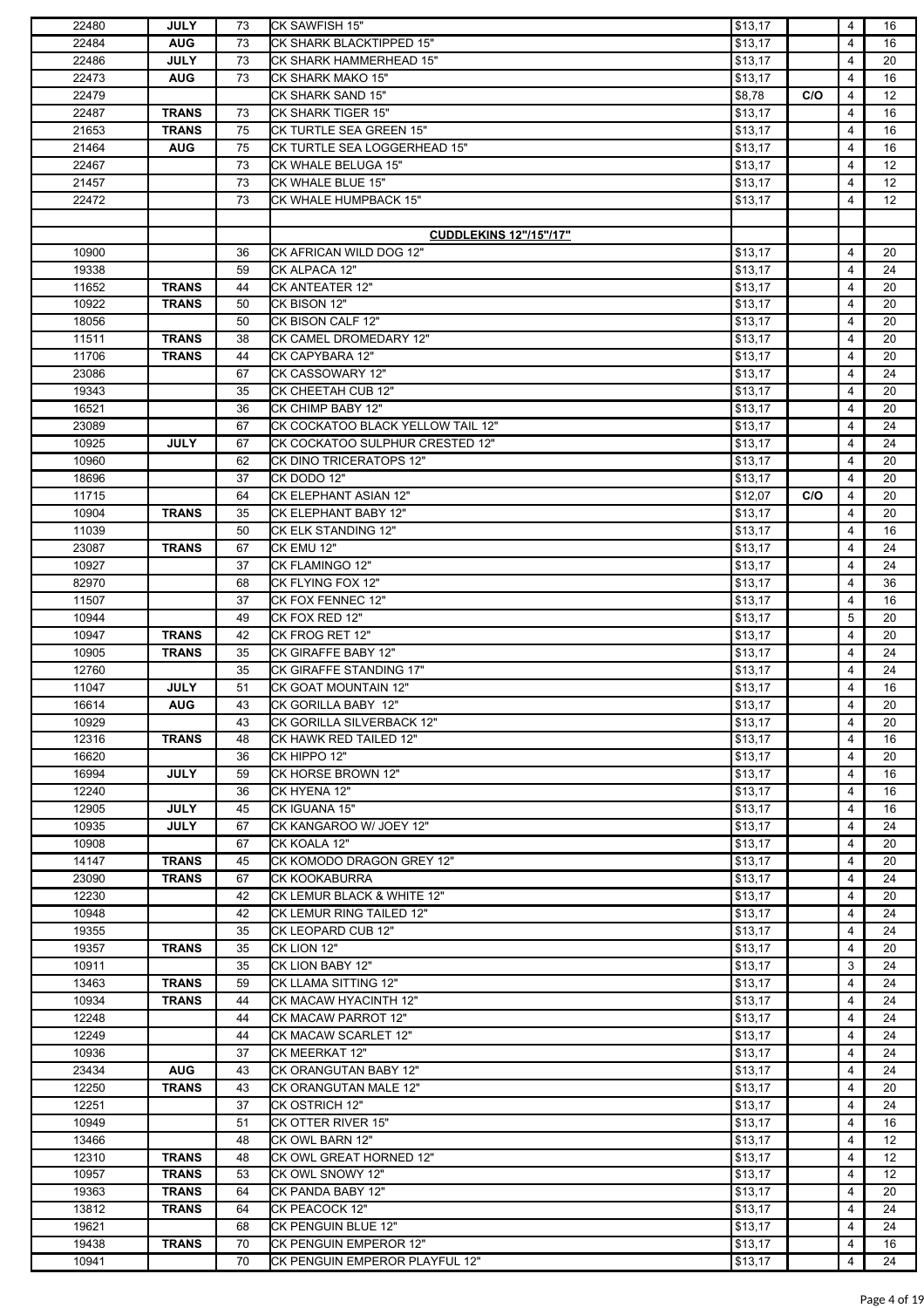| 19437 | <b>OCT</b>   | 70  | CK PENGUIN ROCKHOPPER 12"                    | \$13,17 |     | 4            | 16                |
|-------|--------------|-----|----------------------------------------------|---------|-----|--------------|-------------------|
| 16999 |              | 59  | CK PIG BABY 12"                              | \$13,17 |     | 4            | 24                |
| 13459 | <b>JULY</b>  | 67  | <b>CK PLATYPUS 12"</b>                       | \$13,17 |     | 4            | 20                |
|       |              |     |                                              |         |     |              |                   |
| 10914 |              | 70  | CK POLAR BEAR BABY 12"                       | \$13,17 |     | 4            | 24                |
| 20270 |              | 52  | <b>CK PORCUPINE 12"</b>                      | \$13,17 |     | 4            | 24                |
| 13461 | <b>JULY</b>  | 52  | CK RABBIT 12"                                | \$13,17 |     | 4            | 24                |
| 10945 |              | 64  | CK RED PANDA 12"                             | \$13,17 |     | 4            | 20                |
| 18156 | <b>TRANS</b> | 36  | CK RHINO 12"                                 | \$13,17 |     | 4            | 16                |
|       |              |     |                                              |         |     |              |                   |
| 10915 |              | 36  | CK RHINO BABY 12"                            | \$13,17 |     | 4            | 20                |
| 12257 | <b>TRANS</b> | 43  | CK SLOTH THREE TOED 12"                      | \$13,17 |     | 4            | 24                |
| 19369 | <b>JULY</b>  | 64  | CK SNOW LEOPARD CUB 12"                      | \$13,17 |     | 4            | 20                |
| 13453 | <b>SEPT</b>  | 44  | CK TAPIR 12"                                 | \$13,17 |     | 4            | 20                |
| 11505 |              | 45  | <b>CK TARANTULA 12"</b>                      | \$13,17 |     | 4            | 48                |
| 19372 |              | 42  | CK TIGER CUB 12"                             |         |     |              | 20                |
|       |              |     |                                              | \$13,17 |     | 4            |                   |
| 19375 |              | 42  | CK TIGER CUB WHITE 12"                       | \$13,17 |     | 4            | 20                |
| 10959 |              | 44  | CK TOCO TOUCAN 12"                           | \$13,17 |     | 4            | 24                |
| 10961 | <b>TRANS</b> | 38  | <b>CK TORTOISE 12"</b>                       | \$13,17 |     | 4            | 20                |
| 22488 |              | 70  | <b>CK WALRUS</b>                             | \$13,17 |     | 4            | $12 \overline{ }$ |
|       |              |     |                                              |         |     |              |                   |
| 10963 |              | 49  | CK WOLF 12"                                  | \$13,17 |     | 4            | 20                |
| 18037 | <b>TRANS</b> | 67  | CK WOMBAT 12"                                | \$13.17 |     | 4            | 20                |
| 19378 | <b>TRANS</b> | 36  | CK ZEBRA 12"                                 | \$13,17 |     | 4            | 16                |
|       |              |     |                                              |         |     |              |                   |
|       |              |     | <b>CUDDLEKINS VIBES 12"</b>                  |         |     |              |                   |
|       |              |     | CK VIBES TIGER MINT GREEN 12"                |         |     |              |                   |
| 12343 | <b>TRANS</b> | 122 |                                              | \$8,78  | C/O | 4            | 24                |
|       |              |     |                                              |         |     |              |                   |
|       |              |     | <b>CUDDLEKINS JUMBO 30"/ LARGE PLUSH 36"</b> |         |     |              |                   |
| 19553 | <b>TRANS</b> | 79  | CK JUMBO CHEETAH 30"                         | \$38,40 |     | $\mathbf{1}$ | 3                 |
| 80742 | <b>SEPT</b>  | 82  | CK JUMBO CROCODILE 36"                       | \$38,40 |     | $\mathbf{1}$ | 6                 |
| 19552 | <b>TRANS</b> | 80  | CK JUMBO ELEPHANT AFRICAN 30"                | \$38,40 |     | $\mathbf{1}$ | 3                 |
|       |              |     |                                              |         |     |              |                   |
| 19315 |              | 81  | CK JUMBO FOX 30"                             | \$38,40 |     | 1            | 3                 |
| 82333 | <b>AUG</b>   | 81  | CK JUMBO FROG RED EYED TREE 30"              | \$38,40 |     | 1            | $\overline{4}$    |
| 20718 | <b>TRANS</b> | 80  | CK JUMBO GIRAFFE 30"                         | \$38,40 |     | 1            | $\overline{2}$    |
| 19320 | <b>TRANS</b> | 80  | CK JUMBO HIPPO 30"                           | \$38,40 |     | $\mathbf{1}$ | $\overline{2}$    |
| 19322 | <b>TRANS</b> |     | CK JUMBO LION 30"                            |         |     | $\mathbf{1}$ | 3                 |
|       |              | 80  |                                              | \$38,40 |     |              |                   |
| 23056 | <b>TRANS</b> | 83  | CK JUMBO OCTOPUS 30"                         | \$38,40 |     | $\mathbf{1}$ | $\overline{2}$    |
| 19331 | <b>TRANS</b> | 83  | CK JUMBO OTTER SEA 30"                       | \$38,40 |     | $\mathbf{1}$ | 3                 |
| 19549 | <b>TRANS</b> | 82  | CK JUMBO PANDA 30"                           | \$38,40 |     | $\mathbf{1}$ | 3                 |
| 19329 | <b>TRANS</b> | 81  | CK JUMBO PIG 30"                             | \$38,40 |     | 1            | $\overline{2}$    |
|       |              |     |                                              |         |     |              |                   |
| 17956 | <b>AUG</b>   | 82  | CK JUMBO RED PANDA 30"                       | \$38,40 |     | 1            | 4                 |
| 16487 | <b>AUG</b>   | 83  | CK JUMBO SEAL HARBOUR 30"                    | \$38,40 |     | $\mathbf{1}$ | 4                 |
| 16486 | <b>SEPT</b>  | 83  | CK JUMBO SEAL HARP PUP 30"                   | \$38,40 |     | $\mathbf{1}$ | 4                 |
| 18700 | <b>SEPT</b>  | 84  | CK JUMBO SHARK GREAT WHITE 30"               | \$38,40 |     | $\mathbf{1}$ | $\overline{4}$    |
| 17379 | <b>JULY</b>  | 80  | CK JUMBO SLOTH 30"                           | \$38,40 |     | 1            | 4                 |
|       |              |     | CK JUMBO SNOW LEOPARD 30"                    |         |     | $\mathbf{1}$ |                   |
| 19551 | <b>SEPT</b>  | 79  |                                              | \$38,40 |     |              | 3                 |
| 19547 | <b>AUG</b>   | 79  | CK JUMBO TIGER 30"                           | \$38,40 |     | $\mathbf{1}$ | 3                 |
| 19548 | <b>TRANS</b> | 79  | CK JUMBO TIGER WHITE 30"                     | \$38,40 |     | 1            | 3                 |
| 19332 | TRANS        | 83  | CK JUMBO TURTLE SEA 30"                      | \$38,40 |     | 1            | 3                 |
| 23255 |              | 84  | CK JUMBO UNICORN WHITE STARS 30"             | \$38,40 |     | $\mathbf{1}$ | $\overline{2}$    |
| 82332 | <b>AUG</b>   | 81  | CK JUMBO WOLF 30"                            | \$38,40 |     | $\mathbf{1}$ | 4                 |
|       |              |     |                                              |         |     |              |                   |
|       |              |     |                                              |         |     |              |                   |
|       |              |     | <b>DINOSAURIA 10"/15"/17"</b>                |         |     |              |                   |
| 15587 |              | 144 | DINOSAURIA MINI ANKYLOSAURUS 10"             | \$7,68  |     | 4            | 48                |
| 15491 |              | 144 | DINOSAURIA MINI BRACHIOSAURUS 10"            | \$7,68  |     | 4            | 60                |
| 15492 |              | 144 | DINOSAURIA MINI SPINOSAURUS 10"              | \$7,68  |     | 4            | 48                |
| 15489 |              | 144 | DINOSAURIA MINI STEGOSAURUS 10"              | \$7,68  |     | 4            | 60                |
|       |              |     |                                              |         |     |              |                   |
| 15488 | <b>TRANS</b> | 144 | DINOSAURIA MINI T-REX 10"                    | \$7,68  |     | 4            | 48                |
| 15490 |              | 144 | DINOSAURIA MINI TRICERATOPS 10"              | \$7,68  |     | 4            | 48                |
|       |              |     |                                              |         |     |              |                   |
| 13772 |              | 145 | DINOSAURIA ANKYLOSAURUS 15"                  | \$10,97 |     | 3            | 18                |
| 13771 |              | 145 | DINOSAURIA BRACHIOSAURUS 15"                 | \$10,97 |     | 3            | 24                |
| 13768 | <b>TRANS</b> | 145 | DINOSAURIA STEGOSAURUS 15"                   | \$10,97 |     | 3            | 18                |
|       |              |     |                                              |         |     |              |                   |
| 13767 |              | 145 | DINOSAURIA T-REX 15"                         | \$10,97 |     | 3            | 15                |
| 13770 |              | 145 | DINOSAURIA TRICERATOPS 15"                   | \$10,97 |     | 3            | 15                |
|       |              |     |                                              |         |     |              |                   |
| 18611 |              | 146 | DINOSAURIA II DIPLODOCUS 17"                 | \$16,46 |     | 3            | 12                |
| 17951 |              | 146 | DINOSAURIA II T-REX 17"                      | \$16,46 |     | 3            | 12 <sup>°</sup>   |
| 17952 |              | 146 | DINOSAURIA II TRICERATOPS 17"                |         |     | 3            | $12 \overline{ }$ |
|       |              |     |                                              | \$16,46 |     |              |                   |
| 17953 |              | 146 | DINOSAURIA II VELOCIRAPTOR 17"               | \$16,46 |     | 3            | $12 \overline{ }$ |
|       |              |     |                                              |         |     |              |                   |
| 24261 |              | 147 | DINOSAURIA IV STEGOSAURUS 12"                | \$13,17 |     | 3            | 18                |
| 24259 |              | 147 | DINOSAURIA IV T-REX 12"                      | \$13,17 |     | 3            | 18                |
| 24258 |              | 147 | DINOSAURIA IV TRICERATOPS 12"                |         |     | 3            | 18                |
|       |              |     |                                              | \$13,17 |     |              |                   |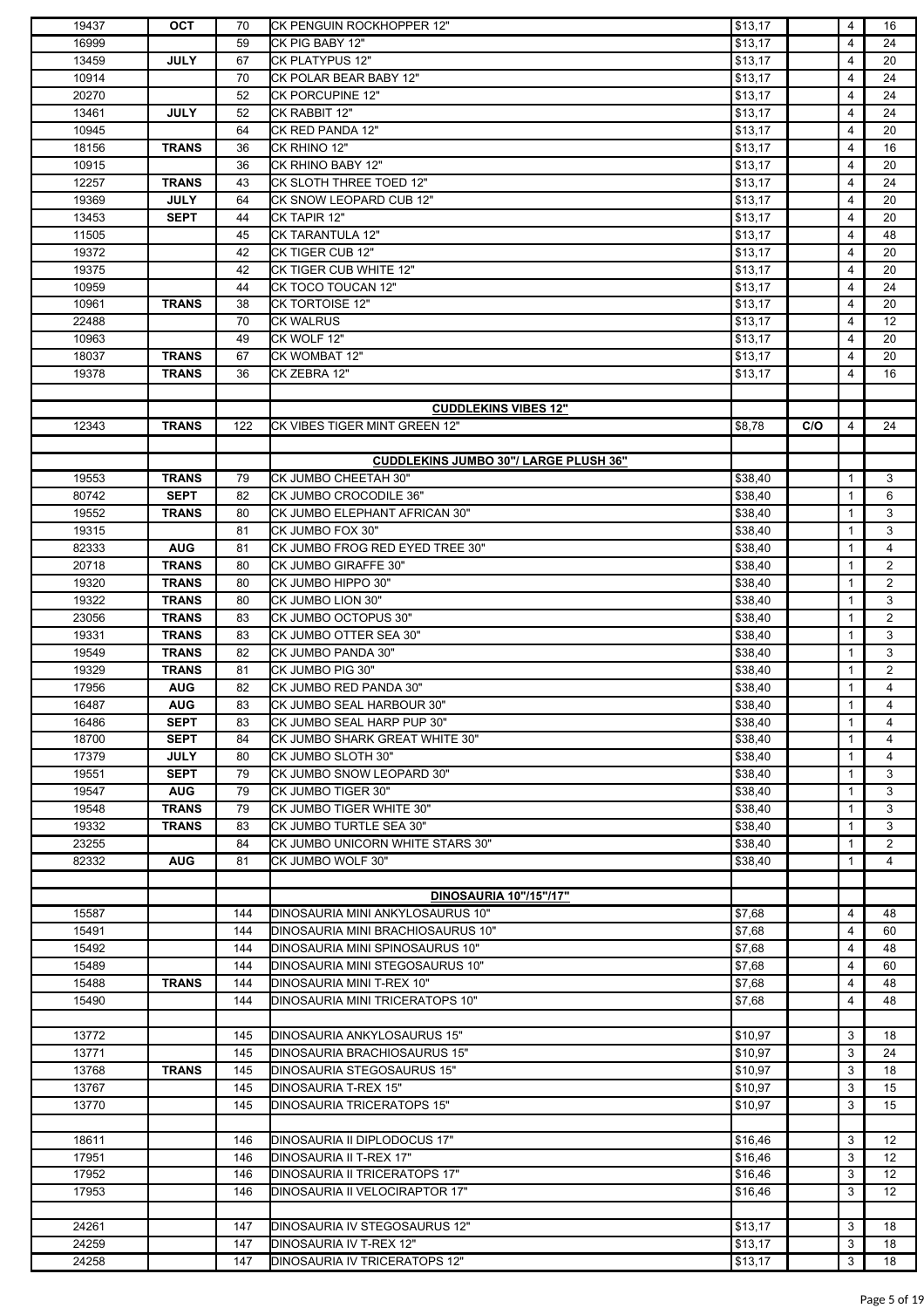|       |             |     | <b>DINOSAURIA IV EGGS 12"</b>          |         |  |    |
|-------|-------------|-----|----------------------------------------|---------|--|----|
| 24266 |             | 148 | DINOSAURIA IV BABY EGG STEGOSAURUS 12" | \$13,17 |  | 36 |
| 24264 |             | 148 | DINOSAURIA IV BABY EGG T-REX 12"       | \$13,17 |  | 36 |
| 24265 |             | 148 | DINOSAURIA IV BABY EGG TRICERATOPS 12" | \$13,17 |  | 36 |
|       |             |     |                                        |         |  |    |
|       |             |     | DINO PUPPETS WITH SOUND 12"            |         |  |    |
| 25325 | <b>JULY</b> | 148 | DINO PUPPET T-REX WITH SOUND 12"       | \$10,97 |  | 48 |
| 25327 | <b>SEPT</b> | 148 | DINO PUPPET PTERANODON WITH SOUND 12"  | \$10,97 |  | 48 |
| 25326 | <b>JULY</b> | 148 | DINO PUPPET TRICERATOPS WITH SOUND 12" | \$10,97 |  | 48 |
|       |             |     |                                        |         |  |    |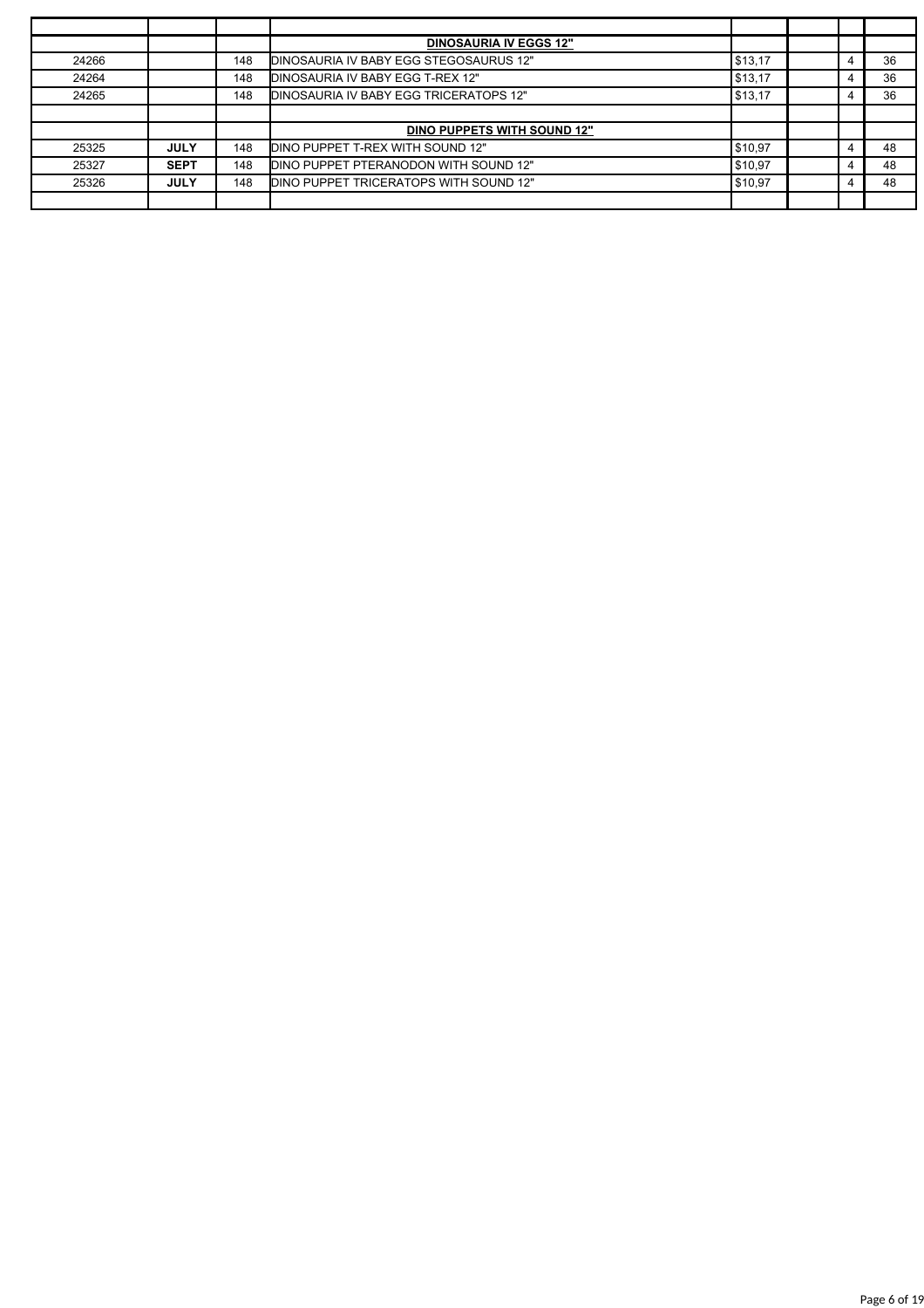|       |              |    | <b>ECOKINS MINI 8"</b>                   |                |     |              |              |
|-------|--------------|----|------------------------------------------|----------------|-----|--------------|--------------|
| 25401 | LOW          |    | ECOKINS HEADER CARD TIGER                | $\mathbb{S}^-$ |     | $\mathbf{1}$ | $\mathbf{1}$ |
| 25965 | <b>AUG</b>   | 24 | <b>ECOKINS MINI BEE 8"</b>               | \$8,78         |     | 4            | 60           |
| 25214 |              | 24 | ECOKINS MINI CAPYBARA 8"                 | \$8,78         | N   | 4            | 60           |
| 24797 |              | 22 | <b>ECOKINS MINI CHEETAH 8"</b>           | \$8,78         |     | 4            | 60           |
| 25206 | <b>TBA</b>   | 22 | ECOKINS MINI CHIMPANZEE 8"               | \$8,78         | N   | 4            | 60           |
| 26838 | <b>TRANS</b> | 26 | ECOKINS MINI COCKATOO 8"                 | \$8,78         | N   | 4            | 60           |
|       |              |    |                                          |                |     |              |              |
| 26447 |              | 23 | <b>ECOKINS MINI COW 8"</b>               | \$8,78         | N   | 4            | 60           |
| 25153 | <b>TRANS</b> | 26 | <b>ECOKINS MINI CROCODILE 8"</b>         | \$8,78         |     | 4            | 60           |
| 26839 | <b>TRANS</b> | 26 | <b>ECOKINS MINI DINGO 8"</b>             | \$8,78         | N   | 4            | 60           |
| 24809 | <b>TRANS</b> | 25 | <b>ECOKINS MINI DOLPHIN 8"</b>           | \$8,78         |     | 4            | 60           |
| 24805 |              | 22 | ECOKINS MINI ELEPHANT AFRICAN 8"         | \$8,78         |     | 4            | 60           |
| 25188 |              | 26 | ECOKINS MINI ELEPHANT ASIAN 8"           | \$8,78         | N   | 4            | 60           |
| 24792 |              | 22 | <b>ECOKINS MINI FENNEC FOX 8"</b>        | \$8,78         | N   | 4            | 60           |
| 25298 |              | 23 | <b>ECOKINS MINI FOX RED 8"</b>           | \$8,78         | N   | 4            | 60           |
| 24794 |              | 22 | <b>ECOKINS MINI GIRAFFE 8"</b>           | \$8,78         |     | 4            | 60           |
| 26449 |              | 23 | <b>ECOKINS MINI GOAT 8"</b>              | \$8,78         | N   | 4            | 60           |
|       |              | 22 |                                          |                |     |              |              |
| 24803 |              |    | <b>ECOKINS MINI HIPPO 8"</b>             | \$8,78         |     | 4            | 60           |
| 26451 |              | 23 | <b>ECOKINS MINI HORSE 8"</b>             | \$8,78         | N   | 4            | 60           |
| 25155 |              | 26 | <b>ECOKINS MINI KANGAROO 8"</b>          | \$8,78         |     | 4            | 60           |
| 25185 |              | 26 | ECOKINS MINI KOALA 8"                    | \$8,78         |     | 4            | 60           |
| 26453 |              | 23 | <b>ECOKINS MINI LAMB 8"</b>              | \$8,78         | N   | 4            | 60           |
| 25202 | <b>TBA</b>   | 24 | ECOKINS MINI LEMUR RING TAILED 8"        | \$8,78         | N   | 4            | 60           |
| 25204 | LOW          | 22 | <b>ECOKINS MINI LION 8"</b>              | \$8,78         | N   | 4            | 60           |
| 25151 |              | 22 | <b>ECOKINS MINI MEERKAT 8"</b>           | \$8,78         | N   | 4            | 60           |
| 25192 |              | 24 | ECOKINS MINI ORANGUTAN 8"                | \$8,78         | N   | 4            | 60           |
| 24790 | <b>TRANS</b> | 25 | <b>ECOKINS MINI OTTER RIVER 8"</b>       | \$8,78         |     | 4            | 60           |
| 25222 | TBA          | 25 | ECOKINS MINI OTTER SEA 8"                | \$8,78         | N   | 4            | 60           |
|       |              |    |                                          |                |     |              |              |
| 24796 | <b>TRANS</b> | 26 | <b>ECOKINS MINI PANDA 8"</b>             | \$8,78         |     | 4            | 60           |
| 24806 |              | 26 | <b>ECOKINS MINI PENGUIN 8"</b>           | \$8,78         |     | 4            | 60           |
| 25082 |              | 26 | <b>ECOKINS MINI PENGUIN BLACKFOOT 8"</b> | \$5,49         | C/O | 4            | 60           |
| 26457 |              | 23 | <b>ECOKINS MINI PIG 8"</b>               | \$8,78         | N   | 4            | 60           |
| 24800 |              | 26 | ECOKINS MINI POLAR BEAR 8"               | \$8,78         |     | 4            | 60           |
| 24789 | <b>TRANS</b> | 26 | ECOKINS MINI RED PANDA 8"                | \$8,78         |     | 4            | 60           |
| 25194 |              | 22 | <b>ECOKINS MINI RHINO 8"</b>             | \$8,78         | N   | 4            | 60           |
| 25221 |              | 25 | ECOKINS MINI SEA LION 8"                 | \$8,78         | N   | 4            | 60           |
| 24812 | <b>TRANS</b> | 25 | ECOKINS MINI SEAL HARBOR 8"              | \$8,78         |     | 4            | 60           |
| 24811 |              | 25 | ECOKINS MINI SEAL HARP PUP 8"            | \$8,78         |     | 4            | 60           |
| 25083 |              | 25 | ECOKINS MINI SHARK GREAT WHITE 8"        | \$8,78         |     | 4            | 60           |
| 25294 |              | 25 |                                          |                | N   | 4            | 60           |
|       |              |    | <b>ECOKINS MINI SHARK WHALE 8"</b>       | \$8,78         |     |              |              |
| 24793 |              | 24 | <b>ECOKINS MINI SLOTH 8"</b>             | \$8,78         |     | 4            | 60           |
| 24795 |              | 23 | <b>ECOKINS MINI SNOW LEOPARD 8"</b>      | \$8,78         |     | 4            | 60           |
| 25296 | <b>TRANS</b> | 25 | <b>ECOKINS MINI STINGRAY 8"</b>          | \$8,78         | N   | 4            | 60           |
| 24799 | <b>TRANS</b> | 23 | <b>ECOKINS MINI TIGER 8"</b>             | \$8,78         |     | 4            | 60           |
| 24798 | <b>AUG</b>   | 23 | <b>ECOKINS MINI TIGER WHITE 8"</b>       | \$8,78         |     | 4            | 60           |
| 24804 | <b>TRANS</b> | 25 | ECOKINS MINI TURTLE SEA 8"               | \$8,78         |     | 4            | 60           |
| 25223 |              | 25 | ECOKINS MINI WHALE BELUGA 8"             | \$8,78         | N   | 4            | 60           |
| 25081 |              | 25 | ECOKINS MINI WHALE HUMPBACK 8"           | \$8,78         |     | 4            | 60           |
| 24791 |              | 24 | <b>ECOKINS MINI WOLF 8"</b>              | \$8,78         |     | 4            | 60           |
| 24810 | <b>TRANS</b> | 22 | ECOKINS MINI ZEBRA 8"                    | \$8,78         |     | 4            | 60           |
|       |              |    |                                          |                |     |              |              |
|       |              |    |                                          |                |     |              |              |
|       |              |    | <b>ECOKINS 12"</b>                       |                |     |              |              |
| 25401 | <b>LOW</b>   |    | ECOKINS HEADER CARD TIGER                | $S-$           |     | 1            | $\mathbf{1}$ |
| 25450 | <b>AUG</b>   | 17 | ECOKINS BEE 12"                          | \$13,17        |     | 4            | 20           |
| 25213 |              | 16 | <b>ECOKINS CAPYBARA 12"</b>              | \$13,17        | N   | 4            | 24           |
| 24729 |              | 15 | <b>ECOKINS CHEETAH 12"</b>               | \$13,17        |     | 4            | 24           |
| 25205 | <b>TBA</b>   | 15 | <b>ECOKINS CHIMPANZEE 12"</b>            | \$13,17        | N   | 4            | 24           |
| 26841 | <b>TRANS</b> | 19 | <b>ECOKINS COCKATOO 12"</b>              | \$13,17        | N   | 4            | 24           |
| 26446 |              | 17 | <b>ECOKINS COW 12"</b>                   | \$13,17        | N   | 4            | 24           |
| 25152 | <b>JULY</b>  | 19 | <b>ECOKINS CROCODILE 12"</b>             | \$13,17        |     | 4            | 24           |
| 26840 | <b>TRANS</b> | 19 | <b>ECOKINS DINGO 12"</b>                 | \$13,17        | N   | 4            | 24           |
| 24760 |              | 20 | <b>ECOKINS DOLPHIN 12"</b>               | \$13,17        |     | 4            | 24           |
|       |              |    |                                          |                |     |              |              |
| 24740 |              | 15 | ECOKINS ELEPHANT AFRICAN 12"             | \$13,17        |     | 4            | 24           |
| 25187 |              | 19 | ECOKINS ELEPHANT ASIAN 12"               | \$13,17        | N   | 4            | 24           |
| 24723 |              | 15 | <b>ECOKINS FENNEX FOX 12"</b>            | \$13,17        | N   | 4            | 24           |
| 25297 |              | 17 | <b>ECOKINS FOX RED 12"</b>               | \$13,17        | N   | 4            | 24           |
| 24725 |              | 15 | <b>ECOKINS GIRAFFE 12"</b>               | \$13,17        |     | 4            | 24           |
| 26448 |              | 17 | <b>ECOKINS GOAT 12"</b>                  | \$13,17        | N   | 4            | 24           |
| 24736 |              | 15 | <b>ECOKINS HIPPO 12"</b>                 | \$13,17        |     | 4            | 24           |
| 26450 |              | 18 | <b>ECOKINS HORSE 12"</b>                 | \$13,17        | N   | 4            | 24           |
| 25154 |              | 19 | <b>ECOKINS KANGAROO 12"</b>              | \$13,17        |     | 4            | 20           |
|       |              | 19 | <b>ECOKINS KOALA 12"</b>                 |                |     | 4            | 20           |
| 25186 |              |    |                                          | \$13,17        |     |              |              |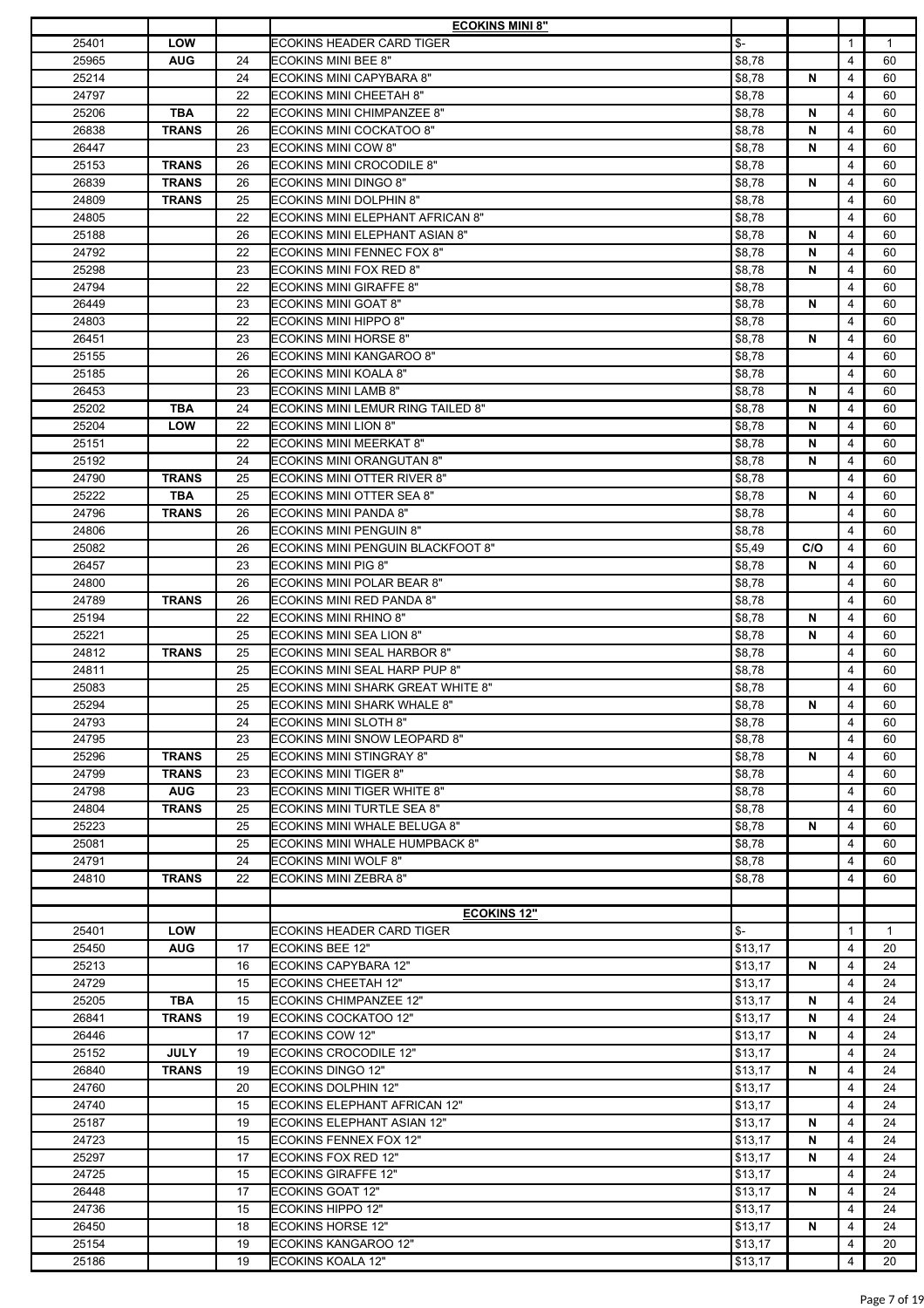| 26452 |              | 18  | <b>ECOKINS LAMB 12"</b>                        | \$13,17 | N.  | 4              | 24             |
|-------|--------------|-----|------------------------------------------------|---------|-----|----------------|----------------|
| 25201 | <b>TBA</b>   | 16  | ECOKINS LEMUR RING TAILED 12"                  | \$13,17 | N   | 4              | 24             |
| 25203 | TBA          | 15  | <b>ECOKINS LION 12"</b>                        | \$13,17 | N   | 4              | 24             |
| 25150 | LOW          | 16  | <b>ECOKINS MEERKAT 12"</b>                     | \$13,17 | N   | 4              | 24             |
| 25191 |              | 16  | <b>ECOKINS ORANGUTAN 12"</b>                   | \$13,17 | N   | 4              | 24             |
| 24720 | <b>TRANS</b> | 20  | <b>ECOKINS OTTER RIVER 12"</b>                 | \$13,17 |     | 4              | 24             |
| 25177 |              | 21  | <b>ECOKINS OTTER SEA 12"</b>                   | \$13,17 | N   | 4              | 24             |
| 24727 |              | 19  | <b>ECOKINS PANDA 12"</b>                       | \$13,17 |     | 4              | 24             |
|       |              |     |                                                |         |     |                |                |
| 24742 |              | 20  | <b>ECOKINS PENGUIN 12"</b>                     | \$13,17 |     | 4              | 24             |
| 24983 |              | 20  | ECOKINS PENGUIN BLACKFOOT 12"                  | \$8,78  | C/O | 4              | 24             |
| 26456 |              | 18  | <b>ECOKINS PIG 12"</b>                         | \$13,17 | N   | 4              | 24             |
| 24732 |              | 20  | ECOKINS POLAR BEAR 12"                         | \$13,17 |     | 4              | 24             |
| 24719 |              | 19  | ECOKINS RED PANDA 12"                          | \$13,17 |     | 4              | 24             |
| 25193 |              | 15  | <b>ECOKINS RHINO 12"</b>                       | \$13,17 | N   | 4              | 24             |
| 25220 |              | 21  | ECOKINS SEA LION 12"                           | \$13,17 | N   | $\overline{4}$ | 24             |
| 24765 | <b>AUG</b>   | 21  | <b>ECOKINS SEAL HARBOR 12"</b>                 | \$13,17 |     | 4              | 24             |
| 24764 |              | 21  | ECOKINS SEAL HARP PUP 12"                      | \$13,17 |     | 4              | 24             |
| 24984 |              | 21  | ECOKINS SHARK GREAT WHITE 12"                  | \$13,17 |     | 4              | 24             |
| 25180 |              | 20  | <b>ECOKINS SHARK WHALE 12"</b>                 | \$13,17 | N   | 4              | 24             |
| 24724 |              | 16  | <b>ECOKINS SLOTH 12"</b>                       | \$13,17 |     | 4              | 20             |
| 24726 |              | 18  | ECOKINS SNOW LEOPARD 12"                       | \$13,17 |     | 4              | 24             |
|       |              |     |                                                |         |     |                |                |
| 25295 | OCT          | 21  | <b>ECOKINS STINGRAY 12"</b>                    | \$13,17 | N   | 4              | 24             |
| 25199 | <b>TRANS</b> | 19  | <b>ECOKINS SUNBEAR 12"</b>                     | \$13,17 | N   | 4              | 24             |
| 24731 | <b>OCT</b>   | 18  | <b>ECOKINS TIGER 12"</b>                       | \$13,17 |     | 4              | 24             |
| 24730 | <b>JULY</b>  | 18  | <b>ECOKINS TIGER WHITE 12"</b>                 | \$13,17 |     | 4              | 24             |
| 24737 | <b>TRANS</b> | 21  | <b>ECOKINS TURTLE SEA 12"</b>                  | \$13,17 |     | 4              | 24             |
| 25176 |              | 20  | ECOKINS WHALE BELUGA 12"                       | \$13,17 | N   | 4              | 24             |
| 24982 |              | 20  | <b>ECOKINS WHALE HUMPBACK 12"</b>              | \$13,17 |     | 4              | 24             |
| 24721 |              | 17  | <b>ECOKINS WOLF 12"</b>                        | \$13,17 |     | 4              | 24             |
| 24763 |              | 15  | <b>ECOKINS ZEBRA 12"</b>                       | \$13,17 |     | 4              | 24             |
|       |              |     |                                                |         |     |                |                |
|       |              |     | <b>ECOKINS JUMBO 30"</b>                       |         |     |                |                |
|       |              |     |                                                |         |     |                |                |
| 26118 | <b>TRANS</b> | 28  | ECOKINS JUMBO KOALA 30"                        | \$38,40 |     | $\mathbf{1}$   | 2              |
| 25434 |              | 28  | ECOKINS JUMBO SLOTH 30"                        | \$38,40 |     | 1              | $\overline{2}$ |
|       |              |     |                                                |         |     |                |                |
|       |              |     | <b>ECOKINS HANGING MONKEY 22"</b>              |         |     |                |                |
| 25768 | <b>AUG</b>   | 27  | <b>ECOKINS HANGING MONKEY CHIMP 22"</b>        | \$13,17 |     | 4              | 36             |
| 25774 |              | 27  | ECOKINS HANGING MONKEY GIBBON WHITE HANDED 22" | \$13,17 |     | $\overline{4}$ | 36             |
| 25770 |              | 27  | ECOKINS HANGING MONKEY LEMUR RING TAILED 22"   | \$13,17 |     | 4              | 36             |
| 25769 |              | 27  | ECOKINS HANGING MONKEY ORANGUTAN 22"           | \$13.17 |     | 4              | 36             |
| 25772 | <b>JULY</b>  | 27  | ECOKINS HANGING MONKEY SLOTH 22"               | \$13,17 |     | 4              | 36             |
| 25773 |              | 27  | ECOKINS HANGING MONKEY SQUIRREL 22"            | \$13,17 |     | 4              | 36             |
|       |              |     |                                                |         |     |                |                |
|       |              |     | <b>FOILKINS JUNIOR 8"</b>                      |         |     |                |                |
|       |              |     |                                                |         |     |                |                |
| 26463 | <b>AUG</b>   | 100 | FOILKINS JUNIOR DOLPHIN 8"                     | \$9,33  | N   | $\overline{4}$ | 80             |
| 26475 | <b>AUG</b>   | 100 | FOILKINS JUNIOR NARWHAL 8"                     | \$9,33  | N   | 4              | 80             |
| 26471 |              | 100 | FOILKINS JUNIOR OCTOPUS 8"                     | \$9,33  | N   | 4              | 80             |
| 26465 | <b>AUG</b>   | 100 | FOILKINS JUNIOR RAY MANTA 8"                   | \$9,33  | N   | 4              | 80             |
| 26581 | <b>AUG</b>   | 100 | FOILKINS JUNIOR SEAL HARBOR 8"                 | \$9,33  | N   | 4              | 80             |
| 26474 | <b>AUG</b>   | 100 | FOILKINS JUNIOR SHARK TIGER 8"                 | \$9,33  | N   | 4              | 80             |
| 26623 |              | 100 | FOILKINS JUNIOR SQUID 8"                       | \$9,33  | N   | 4              | 80             |
| 26472 | <b>AUG</b>   | 100 | FOILKINS JUNIOR TURTLE SEA 8"                  | \$9,33  | N   | 4              | 80             |
|       |              |     |                                                |         |     |                |                |
|       |              |     | <b>FOILKINS 12"</b>                            |         |     |                |                |
| 26462 | <b>JULY</b>  | 98  | FOILKINS DOLPHIN 12"                           | \$13,72 | N   | 4              | 16             |
| 26470 | <b>AUG</b>   | 98  | FOILKINS NARWHAL 12"                           | \$13,72 | N   | 4              | 16             |
|       |              |     |                                                |         |     | 4              |                |
| 26466 | <b>JULY</b>  | 98  | FOILKINS OCTOPUS 12"                           | \$13,72 | N   |                | 16             |
| 26464 | <b>JULY</b>  | 98  | FOILKINS RAY MANTA 12"                         | \$13,72 | N   | 4              | 16             |
| 26579 | <b>JULY</b>  | 98  | FOILKINS SEAL HARP 12"                         | \$13,72 | N   | 4              | 16             |
| 26469 | <b>JULY</b>  | 98  | FOILKINS SHARK TIGER 12"                       | \$13,72 | N   | 4              | 16             |
| 26622 |              | 98  | FOILKINS SQUID 12"                             | \$13,72 | N   | 4              | 16             |
| 26467 | <b>JULY</b>  | 98  | FOILKINS TURTLE SEA 12"                        | \$13,72 | N   | 4              | 16             |
|       |              |     |                                                |         |     |                |                |
|       |              |     | <b>GRAFFITI DINOS 15"</b>                      |         |     |                |                |
| 27048 | <b>SEPT</b>  | 12  | <b>GRAFFITI DINOS DIPLODOCUS 15"</b>           | \$10,97 | N   | 4              | 28             |
| 27047 | <b>SEPT</b>  | 13  | <b>GRAFFITI DINOS STEGOSAURUS 15"</b>          | \$10,97 | N   | 4              | 28             |
| 27045 | <b>SEPT</b>  | 13  | <b>GRAFFITI DINOS T-REX 15"</b>                | \$10,97 | N   | 4              | 28             |
| 27046 | <b>SEPT</b>  | 13  | <b>GRAFFITI DINOS TRICERATOPS 15"</b>          |         | N   | 4              | 28             |
|       |              |     |                                                | \$10,97 |     |                |                |
|       |              |     |                                                |         |     |                |                |
|       |              |     | <b>HUG'EMS 7"</b>                              |         |     |                |                |
| 16271 |              | 125 | <b>HUG EMS ALLIGATOR 7"</b>                    | \$5,49  |     | 4              | 80             |
| 16227 |              | 125 | HUG EMS BEAR BLACK 7"                          | \$5,49  |     | 4              | 80             |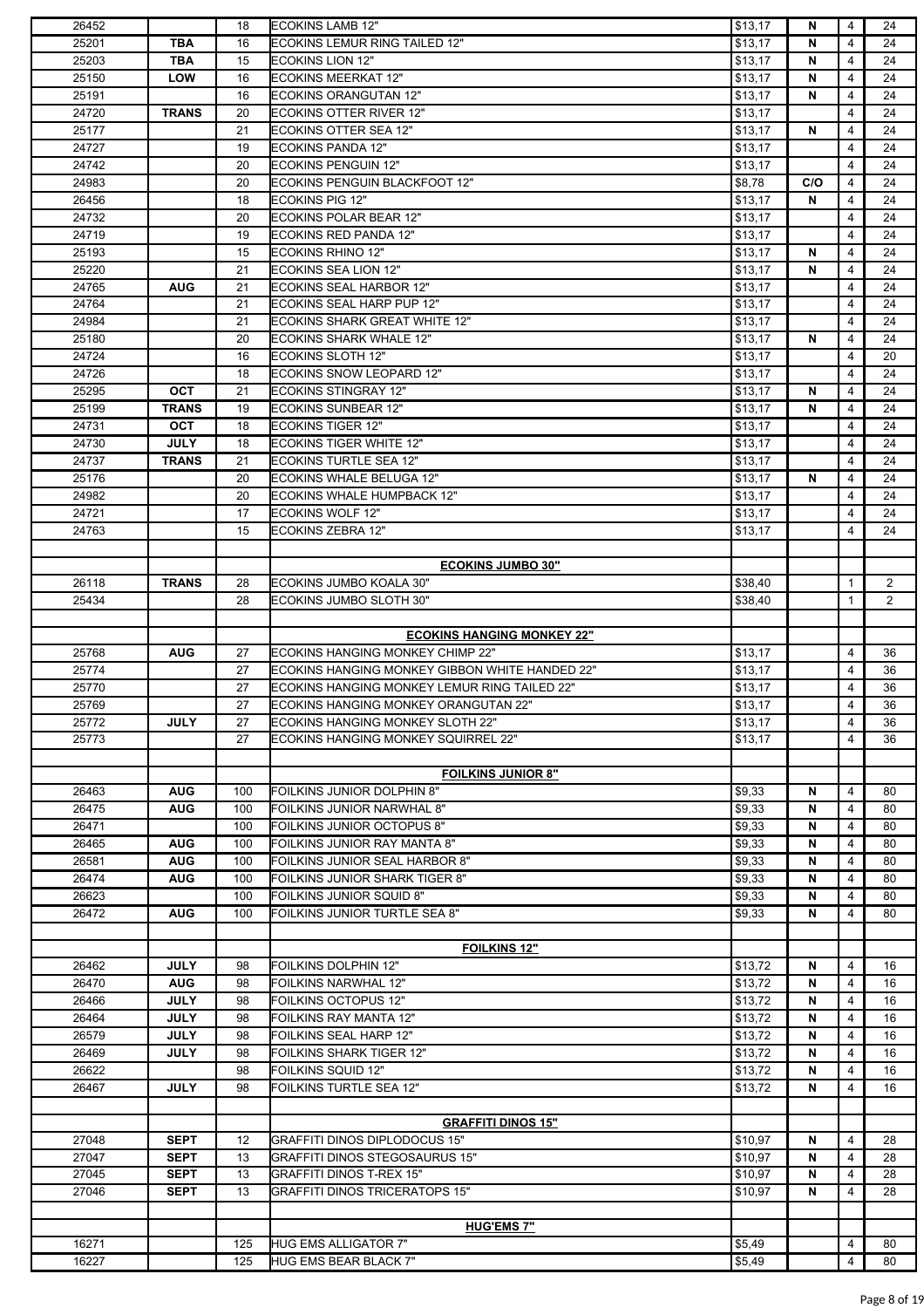| 18090          | <b>JULY</b>                | 127        | HUG EMS BUNNY DUTCH 7"                                | \$5,49           |     | 4      | 80       |
|----------------|----------------------------|------------|-------------------------------------------------------|------------------|-----|--------|----------|
| 89457          |                            | 125        | <b>HUG EMS CAMEL 7"</b>                               | \$5,49           |     | 4      | 80       |
| 18089          |                            | 126        | <b>HUG EMS CAT BLACK 7"</b>                           | \$5,49           |     | 4      | 80       |
| 16236          |                            | 124        | <b>HUG EMS CHEETAH 7"</b>                             | \$5,49           |     | 4      | 80       |
| 18093          | <b>AUG</b>                 | 126        | HUG EMS CHICKEN 7"                                    | \$5,49           |     | 4      | 80       |
| 16248          |                            | 125        | <b>HUG EMS CHIMP BABY 7"</b>                          | \$5,49           |     | 4      | 80       |
| 18091          | <b>AUG</b>                 | 126        | HUG EMS COW 7"                                        | \$5,49           |     | 4      | 80       |
| 19467          |                            | 128        | <b>HUG EMS CRAB HERMIT 7"</b>                         | \$5,49           |     | 4      | 80       |
| 23098          |                            | 127        | HUG EMS DINGO 7"                                      | \$5,49           |     | 4      | 80       |
| 18085          |                            | 126        | <b>HUG EMS DOG HUSKY 7"</b>                           | \$5,49           |     | 4      | 80       |
| 16269          |                            | 124        | HUG EMS EAGLE BALD 7"                                 | \$5,49           |     | 4      | 80       |
| 23099          |                            | 127        | HUG EMS ECHIDNA 7"                                    | \$5,49           |     | 4      | 80       |
| 16239          |                            | 125        | HUG EMS ELEPHANT BABY 7"                              | \$5,49           |     | 4      | 80       |
| 16270          |                            | 125        | <b>HUG EMS FAWN 7"</b>                                | \$5,49           |     | 4      | 80       |
| 16253          |                            | 124        | <b>HUG EMS FLAMINGO 7"</b>                            | \$5,49           |     | 4      | 120      |
| 16241          |                            | 124        | <b>HUG EMS GIRAFFE 7"</b>                             | \$5,49           |     | 4      | 80       |
| 16229          | <b>TBA</b>                 | 128        | <b>HUG EMS KANGAROO 7"</b>                            | \$5,49           |     | 4      | 80       |
| 21780          |                            | 127        | <b>HUG EMS KANGAROO 7"</b>                            | \$5,49           |     | 4      | 72       |
|                |                            |            | <b>HUG EMS KOALA 7"</b>                               |                  |     |        |          |
| 16228          |                            | 127        |                                                       | \$5,49           |     | 4      | 80       |
| 89452          |                            | 128        | <b>HUG EMS KOALA FLOPPY 7"</b>                        | \$5,49           |     | 4      | 80       |
| 16237          |                            | 124        | <b>HUG EMS LION 7"</b>                                | \$5,49           |     | 4      | 80       |
| 21130          | <b>JULY</b>                | 124        | <b>HUG EMS MEERKAT 7"</b>                             | \$5,49           |     | 4      | 80       |
| 16263          | <b>AUG</b>                 | 128        | <b>HUG EMS OCTOPUS 7"</b>                             | \$5,49           |     | 4      | 80       |
| 19461          |                            | 124        | HUG EMS OWL GREAT HORN 7"                             | \$5,49           |     | 4      | 80       |
| 19462          |                            | 124        | HUG EMS OWL SNOWY 7"                                  | \$5,49           |     | 4      | 80       |
| 16245          |                            | 127        | <b>HUG EMS PANDA 7"</b>                               | \$5,49           |     | 4      | 80       |
| 16258          |                            | 127        | HUG EMS PENGUIN EMPEROR CHICK 7"                      | \$5,49           |     | 4      | 80       |
| 18092          |                            | 126        | <b>HUG EMS PIG 7"</b>                                 | \$5,49           |     | 4      | 80       |
| 16246          | <b>JULY</b>                | 127        | HUG EMS POLAR BEAR BABY 7"                            | \$5,49           |     | 4      | 80       |
| 16247          |                            | 127        | <b>HUG EMS RED PANDA 7"</b>                           | \$5,49           |     | 4      | 80       |
| 16264          | <b>JULY</b>                | 128        | HUG EMS SEA OTTER 7"                                  | \$5,49           |     | 4      | 80       |
| 16257          |                            | 128        | HUG EMS SEAL HARP PUP 7"                              | \$5,49           |     | 4      | 80       |
| 21131          |                            | 125        | HUG EMS SLOTH 7"                                      | \$5,49           |     | 4      | 80       |
| 16235          |                            | 124        | HUG EMS SNOW LEOPARD 7"                               | \$5,49           |     | 4      | 80       |
| 16233          |                            | 124        | <b>HUG EMS TIGER 7"</b>                               | \$5,49           |     | 4      | 80       |
| 16262          |                            | 128        | HUG EMS TURTLE SEA GREEN 7"                           | \$5,49           |     | 4      | 96       |
| 16244          |                            | 125        | HUG EMS WOLF 7"                                       | \$5,49           |     | 4      | 80       |
| 23096          | <b>JULY</b>                | 127        | <b>HUG EMS WOMBAT 7"</b>                              | \$5,49           |     | 4      | 80       |
|                |                            |            |                                                       |                  |     |        |          |
|                |                            |            | <b>HUG EMS 11"</b>                                    |                  |     |        |          |
| 11708          |                            | 128        | HUG EMS KANGAROO W/ JOEY FLOPPY 11"                   | \$10,97          |     | 6      | 18       |
|                |                            |            | <b>HUG EMS KOALA FLOPPY 11"</b>                       |                  |     | 6      | 24       |
| 89439          |                            | 128        |                                                       | \$10,97          |     |        |          |
|                |                            |            |                                                       |                  |     |        |          |
|                |                            |            | <b>HUGGERS 8"</b>                                     |                  |     |        |          |
| 19555          |                            | 130        | <b>HUGGERS BEAR BLACK 8"</b>                          | \$4,39           | C/O | 4      | 112      |
| 21405          |                            | 134        | <b>HUGGERS BLUE BAT 8"</b>                            | \$5,49           |     | 4      | 96       |
| 23542          | <b>AUG</b>                 | 132        | <b>HUGGERS BUTTERFLY BLUE PANSY 8"</b>                | \$5,49           |     | 4      | 96       |
|                |                            | 132        | <b>HUGGERS BUTTERFLY MONARCH 8"</b>                   |                  |     | 4      | 96       |
| 23541<br>19566 |                            | 129        | <b>HUGGERS CAT TABBY 8"</b>                           | \$5,49           | C/O | 4      | 112      |
| 23094          |                            | 132        | <b>HUGGERS COCKATOO SULPHUR CRESTED 8"</b>            | \$4,39           |     | 4      | 112      |
| 21094          | <b>TRANS</b>               | 129        | <b>HUGGERS CROCODILE 8"</b>                           | \$5,49<br>\$5,49 |     | 4      | 96       |
|                |                            |            |                                                       |                  |     | 4      | 96       |
| 21095          |                            | 133        | <b>HUGGERS DINO PTERANODON 8"</b>                     | \$5,49           |     | 4      |          |
| 21437          | <b>TRANS</b>               | 133        | <b>HUGGERS DINO T-REX 8"</b>                          | \$5,49           |     |        | 96       |
| 21438          | <b>JULY</b>                | 133        | <b>HUGGERS DINO TRICERATOPS 8"</b>                    | \$5,49           |     | 4      | 96       |
| 21414          |                            | 134        | <b>HUGGERS DOLPHIN 8"</b>                             | \$5,49           |     | 4      | 72       |
| 21415          | <b>TRANS</b>               | 132        | <b>HUGGERS EAGLE BALD 8"</b>                          | \$5,49           |     | 4      | 112      |
| 21416          | <b>TRANS</b>               | 131        | <b>HUGGERS ELEPHANT 8"</b>                            | \$5,49           |     | 4      | 112      |
| 21427          |                            | 129        | <b>HUGGERS FOX RED 8"</b>                             | \$4,39           | C/O | 4      | 96       |
| 21429          | <b>AUG</b>                 | 131        | HUGGERS FROG RED EYED TREE 8"                         | \$5,49           |     | 4      | 72       |
| 22498          | TBA                        | 134        | <b>HUGGERS GID EYES BROWN BAT 8"</b>                  | \$5,49           |     | 4      | 96       |
| 22496          |                            | 132        | <b>HUGGERS GID EYES SPIDER 8"</b>                     | \$5,49           |     | 4      | 96       |
| 19561          | <b>JULY</b>                | 130        | <b>HUGGERS GIRAFFE 8"</b>                             | \$5,49           |     | 4      | 112      |
| 21676          | <b>TBA</b>                 | 130        | <b>HUGGERS GOLDEN DRAGON 8"</b>                       | \$5,49           |     | 4      | 96       |
| 21421          |                            | 133        | <b>HUGGERS KANGAROO 8"</b>                            | \$5,49           |     | 4      | 72       |
| 21093          |                            | 133        | <b>HUGGERS KOALA 8"</b>                               | \$5,49           |     | 4      | 112      |
| 23092          |                            | 133        | <b>HUGGERS KOOKABURRA 8"</b>                          | \$5,49           |     | 4      | 112      |
| 19562          | <b>TRANS</b>               | 130        | <b>HUGGERS MONKEY CHIMP 8"</b>                        | \$5,49           |     | 4      | 112      |
| 21677          |                            | 131        | <b>HUGGERS MONKEY RED 8"</b>                          | \$4,39           | C/O | 4      | 112      |
| 21679          |                            | 131        | <b>HUGGERS MONKEY SQUIRREL 8"</b>                     | \$5,49           |     | 4      | 96       |
| 21422          |                            | 134        | <b>HUGGERS OCTOPUS 8"</b>                             | \$5,49           |     | 4      | 96       |
| 21423<br>21434 | <b>JULY</b><br><b>JULY</b> | 134<br>132 | <b>HUGGERS ORCA 8"</b><br><b>HUGGERS OWL SNOWY 8"</b> | \$5,49<br>\$5,49 |     | 4<br>4 | 72<br>72 |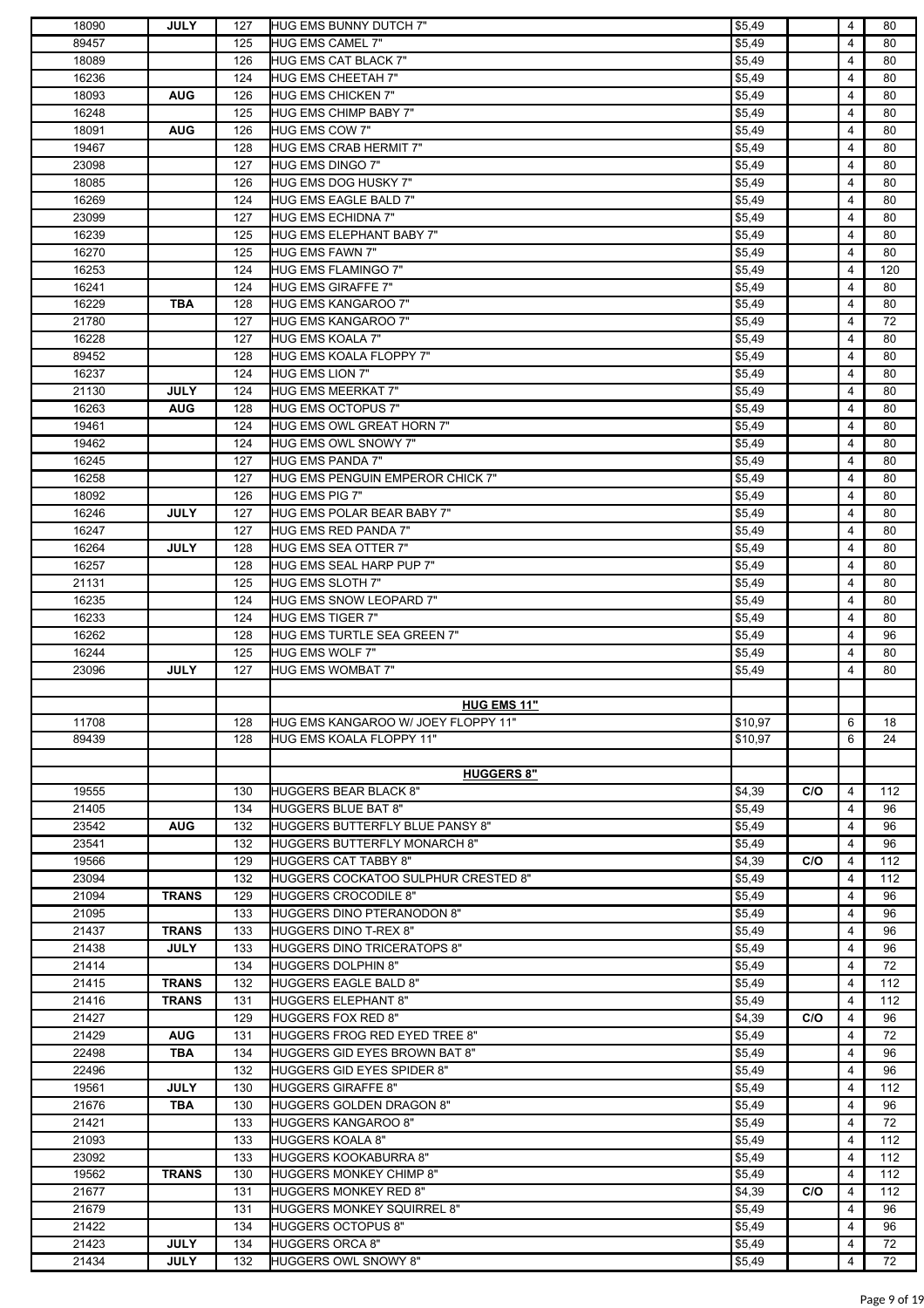| 19558 |              | 131 | <b>HUGGERS PANDA 8"</b>                            | \$5,49                   |     | 4              | 112               |
|-------|--------------|-----|----------------------------------------------------|--------------------------|-----|----------------|-------------------|
| 21678 | <b>JULY</b>  | 132 | HUGGERS PARROT GREEN 8"                            | \$5,49                   |     | 4              | 112               |
| 19559 |              | 131 | <b>HUGGERS POLAR BEAR 8"</b>                       | \$5,49                   |     | 4              | 112               |
| 21428 | <b>JULY</b>  | 131 | <b>HUGGERS RED PANDA 8"</b>                        | \$5,49                   |     | 4              | 96                |
| 21417 | <b>JULY</b>  | 130 | <b>HUGGERS SHARK GREAT WHITE 8"</b>                | \$5,49                   |     | 4              | 72                |
| 19563 |              | 130 | <b>HUGGERS SLOTH 8"</b>                            |                          |     | 4              | 112               |
|       |              |     |                                                    | \$5,49                   |     | $\overline{4}$ |                   |
| 19564 | <b>TRANS</b> | 129 | <b>HUGGERS SNOW LEOPARD 8"</b>                     | \$5,49                   |     |                | 112               |
| 19557 |              | 129 | <b>HUGGERS TIGER 8"</b>                            | \$5,49                   |     | 4              | 112               |
| 19560 |              | 129 | <b>HUGGERS TIGER WHITE 8"</b>                      | \$5,49                   |     | 4              | 112               |
| 21431 | <b>JULY</b>  | 130 | <b>HUGGERS TURTLE SEA 8"</b>                       | \$5,49                   |     | 4              | 96                |
| 21680 |              | 130 | HUGGERS UNICORN POLKA DOT 8"                       | \$5,49                   |     | 4              | 112               |
| 19556 |              | 130 | <b>HUGGERS WOLF 8"</b>                             | \$5,49                   |     | 4              | 112               |
|       |              |     |                                                    |                          |     |                |                   |
|       |              |     | <b>KEY CLIPS 3"</b>                                |                          |     |                |                   |
| 21548 |              | 96  | <b>KEY CLIP KANGAROO 3"</b>                        | \$2,19                   | S/O | 12             | 144               |
| 24147 |              | 96  | KEY CLIP LITTLE PENGUIN 3"                         | \$2,19                   | S/O | 12             | 144               |
| 24211 |              | 96  | <b>KEY CLIP SEA STAR 3"</b>                        | \$2,19                   | S/O | 12             | 144               |
|       |              |     |                                                    |                          |     |                |                   |
| 24225 |              | 96  | <b>KEY CLIP SEAL PUP 3"</b>                        | \$2,19                   | S/O | 12             | 144               |
| 21557 |              | 96  | <b>KEY CLIP SHARK 3"</b>                           | \$2,19                   | S/O | 12             | 144               |
| 24212 |              | 96  | <b>KEY CLIP SQUID 3"</b>                           | \$2,19                   | S/O | 12             | 144               |
| 21556 |              | 96  | <b>KEY CLIP TURTLE 3"</b>                          | \$2,19                   | S/O | 12             | 144               |
|       |              |     |                                                    |                          |     |                |                   |
|       |              |     | LIL FARM 7"                                        |                          |     |                |                   |
| 91017 | <b>TBA</b>   |     | LIL FARM ASSORTED PDQ 12 PIECES                    | \$92,16                  | N   | $\mathbf{1}$   | $\mathbf{1}$      |
| 25273 | <b>TRANS</b> | 115 | LIL FARM ALPACA 7"                                 | \$7,68                   | N   | 6              | 100               |
| 25269 | <b>TRANS</b> | 115 | LIL FARM COW 7"                                    | \$7,68                   | N   | 6              | 100               |
| 25274 |              | 115 | LIL FARM GOAT 7"                                   | \$7,68                   | N   | 6              | 100               |
|       |              |     |                                                    |                          |     |                |                   |
| 25270 |              | 115 | LIL FARM HORSE 7"                                  | \$7,68                   | N   | 6              | 100               |
| 25272 |              | 115 | LIL FARM PIG PINK 7"                               | \$7,68                   | N   | 6              | 100               |
| 25271 |              | 115 | LIL FARM PIG SPOTTED 7"                            | \$7,68                   | N   | 6              | 100               |
|       |              |     |                                                    |                          |     |                |                   |
|       |              |     | <b>LITTLE BIGGIES 30"</b>                          |                          |     |                |                   |
| 20715 | <b>SEPT</b>  | 85  | LITTLE BIGGIES PENGUIN EMPEROR 30"                 | \$43,89                  |     | $\mathbf{1}$   | $\overline{2}$    |
| 25576 | <b>SEPT</b>  | 149 | LITTLE BIGGIES STEGOSAURUS 30"                     | \$43,89                  | N   | 1              | $\overline{2}$    |
| 25574 | <b>TRANS</b> | 149 | LITTLE BIGGIES T-REX 30"                           | \$43,89                  |     | 1              | $\overline{2}$    |
| 25575 | <b>TRANS</b> | 149 | <b>LITTLE BIGGIES TRICERATOPS 30"</b>              | \$43,89                  |     | 1              | $\overline{2}$    |
|       |              |     |                                                    |                          |     |                |                   |
|       |              |     |                                                    |                          |     |                |                   |
|       |              |     | <b>MESSAGE FROM THE PLANET 12"</b>                 |                          |     |                |                   |
| 27636 |              |     | MESSAGE FROM THE PLANET MERCHANDISING POSTER       | \$-                      | N   | 1              | 1                 |
| 27638 |              |     | MESSAGE FROM THE PLANET MERCHANDISING SHELF TALKER | $\overline{\mathcal{L}}$ | N   | $\mathbf{1}$   | $\mathbf{1}$      |
| 26855 | <b>TRANS</b> | 10  | MESSAGE FROM THE PLANET DOLPHIN 12"                | \$13,17                  | N   | 4              | 20                |
|       |              |     | MESSAGE FROM THE PLANET ELEPHANT 12"               |                          |     | 4              | 20                |
| 26861 | <b>TRANS</b> | 11  |                                                    | \$13,17                  | N   |                |                   |
| 26860 | <b>TRANS</b> | 11  | <b>MESSAGE FROM THE PLANET GIRAFFE 12"</b>         | \$13,17                  | N   | 4              | 20                |
|       |              |     |                                                    |                          |     |                |                   |
| 27066 | <b>TRANS</b> | 10  | MESSAGE FROM THE PLANET KANGAROO 12"               | \$13,17                  | N   | 4              | 20                |
| 27065 | <b>TRANS</b> | 11  | MESSAGE FROM THE PLANET KOALA 12"                  | \$13,17                  | N   | 4              | 20                |
| 27410 | <b>SEPT</b>  |     | MESSAGE FROM THE PLANET PENGUIN 12'                | \$13,17                  | N   | 4              | 20                |
| 26862 | <b>TRANS</b> | 11  | <b>MESSAGE FROM THE PLANET RHINO 12"</b>           | \$13,17                  | N   | 4              | 20                |
| 26865 | <b>TRANS</b> | 10  | MESSAGE FROM THE PLANET SHARK GREAT WHITE 12"      | \$13.17                  | N   | 4              | 20                |
| 26856 | <b>TRANS</b> | 10  | <b>MESSAGE FROM THE PLANET TURTLE 12"</b>          | \$13,17                  | N   | 4              | 20                |
|       |              |     |                                                    |                          |     |                |                   |
|       |              |     | <b>MISCELLANEOUS</b>                               |                          |     |                |                   |
| 21973 | LOW          |     | DRAGON GREEN 10"                                   | \$5,49                   | C/O | 4              | 32                |
|       |              |     |                                                    |                          |     |                |                   |
|       |              |     | <b>MOM &amp; BABY 12"</b>                          |                          |     |                |                   |
| 19397 |              | 116 | MOM & BABY GIRAFFE 12"                             | \$21,94                  |     | $\overline{2}$ | 12                |
| 24087 | <b>SEPT</b>  | 117 | MOM & BABY KOALA 12"                               | \$21,94                  |     | 2              | $12 \overline{ }$ |
| 24091 |              | 116 | MOM & BABY MONKEY CHIMP 12"                        | \$21,94                  |     | 2              | 12 <sup>°</sup>   |
| 24089 |              | 117 | MOM & BABY MONKEY SLOTH 12"                        |                          |     | 2              | 12                |
|       |              |     |                                                    | \$21,94                  |     |                |                   |
| 23476 |              | 116 | MOM & BABY ORANGUTAN 12"                           | \$21,94                  |     | 2              | 12                |
| 24088 | <b>TRANS</b> | 118 | MOM & BABY PENGUIN EMPEROR 12"                     | \$21,94                  |     | $\overline{2}$ | 12 <sup>°</sup>   |
| 25084 | <b>SEPT</b>  | 118 | MOM & BABY TURTLE SEA 12"                          | \$21,94                  |     | $\overline{2}$ | 16                |
|       |              |     |                                                    |                          |     |                |                   |
|       |              |     | <b>MOM &amp; BABY JUMBO 30"</b>                    |                          |     |                |                   |
| 24103 |              | 120 | JUMBO MOM & BABY GIRAFFE 30"                       | \$60,35                  |     | 1              | $\overline{2}$    |
| 24097 |              | 120 | JUMBO MOM & BABY MONKEY SLOTH 30"                  | \$60,35                  |     | 1              | $\overline{2}$    |
| 24718 | <b>TRANS</b> | 121 | JUMBO MOM & BABY ORANGUTAN 30"                     | \$60,35                  |     | $\mathbf{1}$   | $\overline{2}$    |
| 24099 |              | 121 | JUMBO MOM & BABY PANDA 30"                         | \$60,35                  |     | 1              | $\overline{2}$    |
| 24098 |              | 121 | JUMBO MOM & BABY POLAR BEAR 30"                    | \$60,35                  |     | 1              | $\overline{2}$    |
|       |              |     |                                                    |                          |     | 1              |                   |
| 24100 | <b>TRANS</b> | 120 | JUMBO MOM & BABY TIGER 30"                         | \$60,35                  |     |                | $\overline{2}$    |
| 24101 |              | 120 | JUMBO MOM & BABY TIGER WHITE 30"                   | \$60,35                  |     | 1              | $\overline{2}$    |
|       |              |     | <b>MONKEYS &amp; SLOTH HANGING 20"</b>             |                          |     |                |                   |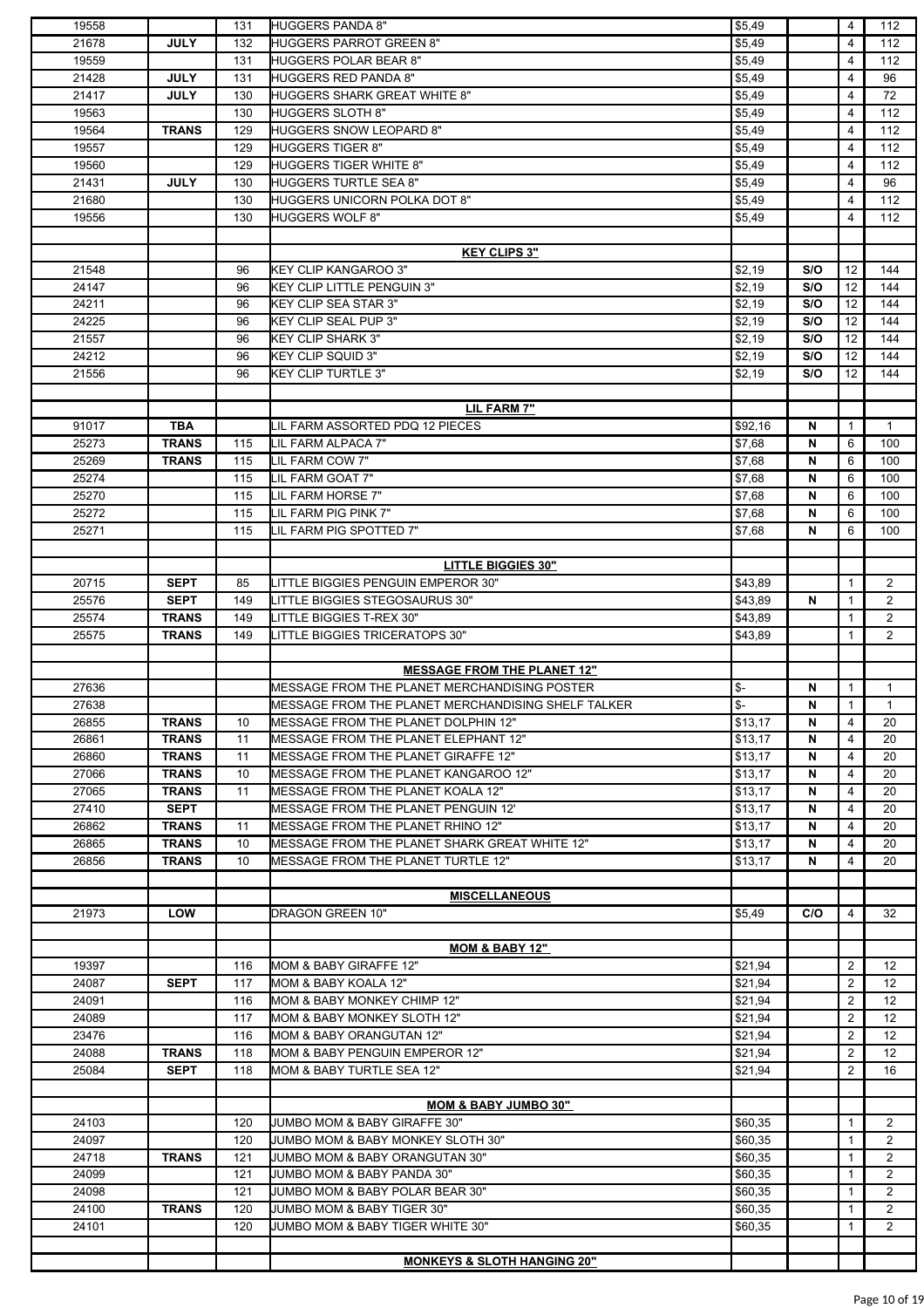| 23483 |              | 30 | HANGING MONKEY CAPUCHIN 20"            | \$9,87  | 4 | 36 |
|-------|--------------|----|----------------------------------------|---------|---|----|
| 15260 | <b>JULY</b>  | 30 | <b>HANGING MONKEY CHIMP 20"</b>        | \$9,87  |   | 36 |
| 15255 | <b>JULY</b>  | 30 | <b>HANGING MONKEY COLOBUS 20"</b>      | \$9,87  | 4 | 36 |
| 15251 | <b>JULY</b>  | 31 | <b>HANGING MONKEY COTTON TOP 20"</b>   | \$9,87  |   | 36 |
| 15259 |              | 30 | HANGING MONKEY GIBBON LAR 20"          | \$9,87  | 4 | 36 |
| 15258 | <b>JULY</b>  | 30 | HANGING MONKEY GIBBON WHITE HANDED 20" | \$9,87  | 4 | 36 |
| 15261 | <b>JULY</b>  | 30 | HANGING MONKEY LEMUR RING TAILED 20"   | \$9,87  | 4 | 36 |
| 23484 | <b>AUG</b>   | 31 | HANGING MONKEY MARMOSET 20"            | \$9,87  | 4 | 36 |
| 15254 |              | 30 | <b>HANGING MONKEY ORANGUTAN 20"</b>    | \$9,87  |   | 36 |
| 16387 | <b>TRANS</b> | 31 | HANGING MONKEY SLOTH THREE TOED 20"    | \$13,17 | 3 | 18 |
| 15256 |              | 30 | HANGING MONKEY SQUIRREL 20"            | \$9,87  |   | 36 |
| 23458 | LOW          |    | SNAKE/MONKEY WOODEN DISPLAY STAND      | ∣\$-    |   |    |
|       |              |    |                                        |         |   |    |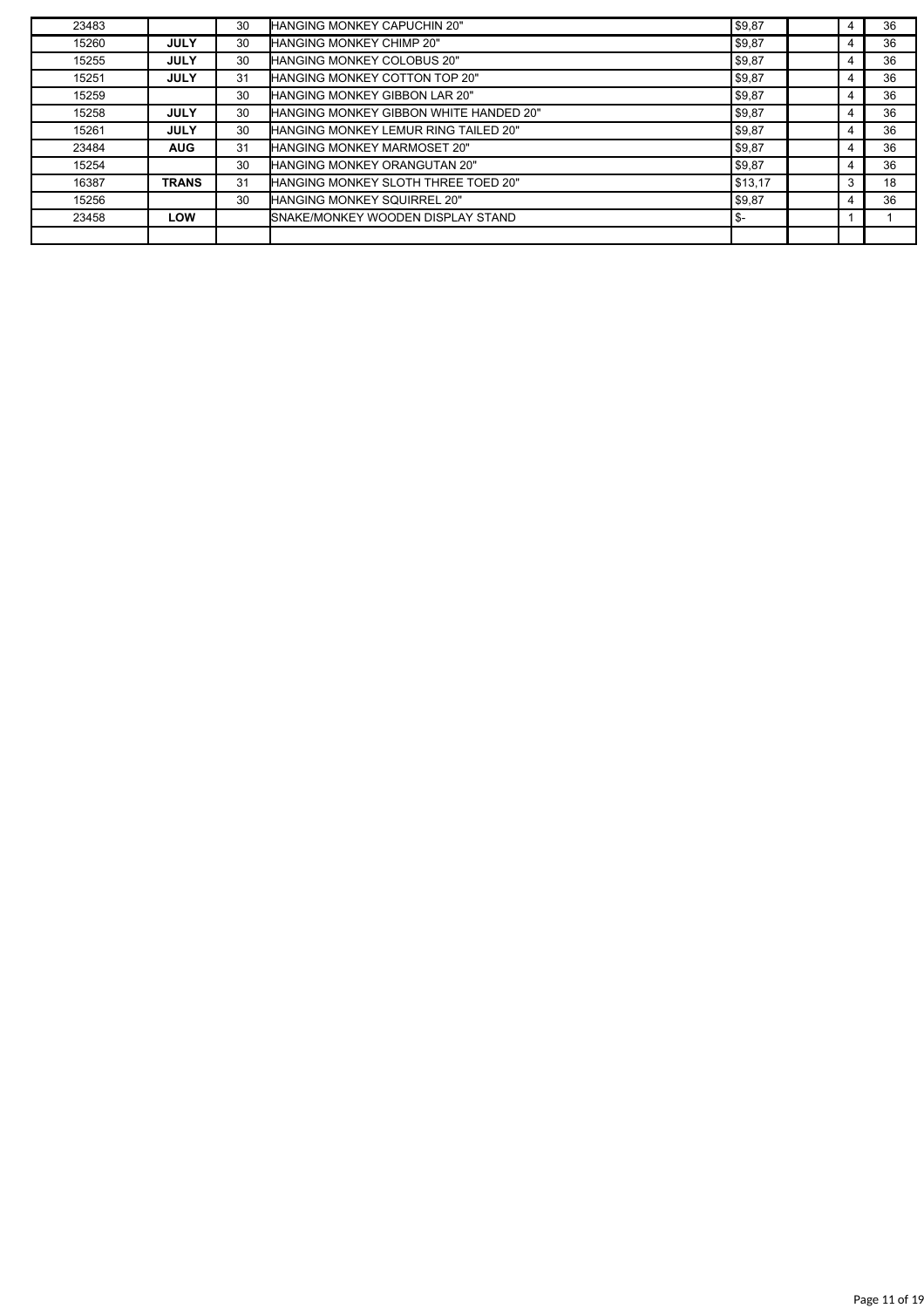|                |                            |            | <b>MONKEYS HANGING VIBES 20"</b>                          |                          |     |                              |                   |
|----------------|----------------------------|------------|-----------------------------------------------------------|--------------------------|-----|------------------------------|-------------------|
| 23081          | <b>TRANS</b>               | 122        | HANGING MONKEY MULTI VIBE BLUE 20"                        | \$10,97                  |     | 4                            | 24                |
| 23080          | <b>AUG</b>                 | 122        | HANGING MONKEY MULTI VIBE GREEN 20"                       | \$10.97                  |     | 4                            | 24                |
| 23082          | <b>AUG</b>                 | 122        | HANGING MONKEY MULTI VIBE PINK 20"                        | \$10,97                  |     | 4                            | 24                |
|                |                            |            |                                                           |                          |     |                              |                   |
|                |                            |            | <b>MONKEYS HANGING WITH BABY 20"</b>                      |                          |     |                              |                   |
| 15265          |                            | 32         | HANGING MONKEY CHIMP WITH BABY 20"                        | \$13,72                  |     | 4                            | 24                |
|                |                            |            |                                                           |                          |     |                              |                   |
| 15262          | <b>JULY</b>                | 32         | HANGING MONKEY COMMON LANGUR WITH BABY 20"                | \$13,72                  |     | 4                            | 24                |
| 15264          |                            | 32         | HANGING MONKEY SQUIRREL WITH BABY 20"                     | \$13,72                  |     | 4                            | 24                |
|                |                            |            |                                                           |                          |     |                              |                   |
|                |                            |            | <b>MONSTERKINS JUNIOR 8"</b>                              |                          |     |                              |                   |
| 27635          | <b>LOW</b>                 |            | MONSTERKINS MERCHANDISING POSTER                          | \$-                      | N   | $\mathbf{1}$                 | $\mathbf{1}$      |
| 27637          |                            |            | MONSTERKINS MERCHANDISING SHELF TALKER                    | $\overline{\mathcal{L}}$ | N   | $\mathbf{1}$                 | $\mathbf{1}$      |
| 26680          | <b>JULY</b>                |            | MONSTERKINS JUNIOR DUSK 8"                                | \$9,33                   | N   | $\overline{4}$               | 24                |
| 26736          | <b>JULY</b>                |            | <b>MONSTERKINS JUNIOR GROM 8"</b>                         | \$9,33                   | N   | 4                            | 24                |
| 26739          | <b>JULY</b>                |            | MONSTERKINS JUNIOR MK 8"                                  | \$9,33                   | N   | 4                            | 24                |
|                | <b>JULY</b>                |            |                                                           |                          | N   |                              |                   |
| 26677          |                            |            | <b>MONSTERKINS JUNIOR MUCK 8"</b>                         | \$9,33                   |     | 4                            | 24                |
| 26689          | <b>JULY</b>                |            | MONSTERKINS JUNIOR TRASHFOOT 8"                           | \$9,33                   | N   | 4                            | 24                |
| 26692          | <b>JULY</b>                |            | MONSTERKINS JUNIOR TRASHZILLA 8"                          | \$9,33                   | N   | 4                            | 24                |
| 26686          | <b>JULY</b>                |            | <b>MONSTERKINS JUNIOR VINNIE 8"</b>                       | \$9,33                   | N   | 4                            | 24                |
| 26683          | <b>JULY</b>                |            | MONSTERKINS JUNIOR VISH 8"                                | \$9,33                   | N   | 4                            | 24                |
|                |                            |            |                                                           |                          |     |                              |                   |
|                |                            |            | <b>MONSTERKINS 18"</b>                                    |                          |     |                              |                   |
| 26678          | <b>JULY</b>                |            | MONSTERKINS DUSK 18"                                      | \$16,46                  | N   | 4                            | $12 \overline{ }$ |
| 26734          | <b>JULY</b>                |            | <b>MONSTERKINS GROM 18"</b>                               | \$16,46                  | N   | 4                            | 12                |
|                |                            |            |                                                           |                          |     |                              |                   |
| 26737          | <b>JULY</b>                |            | <b>MONSTERKINS MK 18"</b>                                 | \$16,46                  | N   | 4                            | 12                |
| 26675          | <b>JULY</b>                |            | <b>MONSTERKINS MUCK 18"</b>                               | \$16,46                  | N   | 4                            | 12                |
| 26687          | <b>JULY</b>                |            | MONSTERKINS TRASHFOOT 18"                                 | \$16,46                  | N   | 4                            | 12                |
| 26690          | <b>JULY</b>                |            | MONSTERKINS TRASHZILLA 18"                                | \$16,46                  | N   | 4                            | 12                |
| 26684          | <b>JULY</b>                |            | <b>MONSTERKINS VINNIE 18"</b>                             | \$16,46                  | N   | 4                            | 12                |
| 26681          | <b>JULY</b>                |            | <b>MONSTERKINS VISH 18"</b>                               | \$16,46                  | N   | 4                            | 12                |
|                |                            |            |                                                           |                          |     |                              |                   |
|                |                            |            | <b>PLUSH BACKPACKS 14"</b>                                |                          |     |                              |                   |
| 21687          | <b>LOW</b>                 |            | <b>BACKPACK CAMEL 14"</b>                                 | \$15,36                  | S/O | $\mathbf{1}$                 | 24                |
|                |                            |            |                                                           |                          |     |                              |                   |
| 21795          |                            | 95         | BACKPACK KANGAROO 14"                                     | \$15,36                  |     | $\mathbf{1}$                 | 24                |
| 21794          | <b>AUG</b>                 | 95         | <b>BACKPACK KOALA 14"</b>                                 | \$15,36                  |     | 1                            | 24                |
|                |                            |            |                                                           |                          |     |                              |                   |
|                |                            |            | <b>PUPPETS 9"</b>                                         |                          |     |                              |                   |
| 19927          |                            |            | HAND PUPPET GIRAFFE 9"                                    | \$6,58                   | C/O | 3                            | 36                |
|                |                            |            |                                                           |                          |     |                              |                   |
|                |                            |            | <b>PILLOWKINS 15"</b>                                     |                          |     |                              |                   |
| 25866          |                            | 105        | PILLOWKINS GIRAFFE                                        | \$5,49                   | C/O | 4                            | 12                |
| 26289          |                            | 106        | PILLOWKINS KOALA                                          |                          |     |                              |                   |
|                |                            |            |                                                           |                          |     |                              |                   |
| 25868          |                            |            |                                                           | \$5,49                   | C/O | 4                            | $12 \overline{ }$ |
| 25872          |                            | 105        | PILLOWKINS LION                                           | \$5,49                   | C/O | 4                            | 12                |
|                |                            | 106        | PILLOWKINS OWL                                            | \$5,49                   | C/O | 4                            | 12 <sup>°</sup>   |
| 25873          |                            | 105        | PILLOWKINS PANDA                                          | \$5,49                   | C/O | 4                            | 12                |
| 25874          |                            | 105        | PILLOWKINS PENGUIN                                        | \$5,49                   | C/O | 4                            | 12                |
| 25878          |                            | 105        | PILLOWKINS SHARK                                          | \$5,49                   | C/O | 4                            | 12                |
| 25879          |                            | 105        | PILLOWKINS SLOTH                                          | \$5,49                   | C/O | 4                            | $12 \overline{ }$ |
| 25742          |                            | 105        | PILLOWKINS TIGER                                          | \$5,49                   | C/O | 4                            | 12                |
|                |                            |            |                                                           |                          |     |                              |                   |
|                |                            |            |                                                           |                          |     |                              |                   |
|                |                            |            | <b>RAINBOWKINS 12"</b>                                    |                          |     |                              |                   |
| 25626          |                            | 102        | RAINBOWKINS GIRAFFE 12"                                   | \$12,07                  |     | 4                            | 20                |
| 25630          |                            | 102        | RAINBOWKINS NARWHAL 12"                                   | \$12,07                  |     | 4                            | 20                |
| 25629          |                            | 103        | RAINBOWKINS PENGUIN 12"                                   | \$12,07                  |     | 4                            | 20                |
| 25625          |                            | 103        | RAINBOWKINS SLOTH 12"                                     | \$12,07                  |     | 4                            | 20                |
| 25623          |                            | 102        | RAINBOWKINS TIGER 12"                                     | \$12,07                  |     | 4                            | 20                |
| 25628          |                            | 102        | RAINBOWKINS UNICORN 12"                                   | \$12,07                  |     | 4                            | 20                |
|                |                            |            |                                                           |                          |     |                              |                   |
|                |                            |            |                                                           |                          |     |                              |                   |
|                |                            |            | <b>SNAKES 54"</b>                                         |                          |     |                              |                   |
| 89089          | <b>TRANS</b>               | 136        | SNAKE ANACONDA 54"                                        | \$10,97                  |     | $\mathbf{1}$                 | 20                |
| 20727          | <b>AUG</b>                 | 138        | SNAKE ANACONDA II 54"                                     | \$10,97                  |     | $\mathbf{1}$                 | 20                |
| 89091          | <b>TRANS</b>               | 136        | SNAKE BLUE ROCK 54"                                       | \$10,97                  |     | 4                            | 20                |
| 86942          | <b>AUG</b>                 | 139        | SNAKE BLUE ROCK WITH VINYL MOUTH 54"                      | \$10,97                  |     | $\mathbf{1}$                 | 24                |
| 11104          |                            | 136        | SNAKE BURMESE PYTHON 54"                                  | \$10,97                  |     | $\mathbf{1}$                 | 20                |
| 89094          | <b>TRANS</b>               | 139        | SNAKE BUTTERFLY GLITTER 54"                               | \$10,97                  |     | $\mathbf{1}$                 | 20                |
| 16758          |                            | 138        | SNAKE CENTIPEDE 54"                                       | \$10,97                  |     | 4                            | 20                |
| 89097          |                            | 137        | SNAKE CORAL 54"                                           |                          |     | $\mathbf{1}$                 | 20                |
|                |                            |            |                                                           | \$10,97                  |     |                              |                   |
| 16760          | <b>TRANS</b>               | 136        | SNAKE DRAGONBONE 54"                                      | \$10,97                  |     | $\mathbf{1}$                 | 20                |
| 86943          | <b>AUG</b>                 | 139        | SNAKE GREEN ROCK WITH VINYL MOUTH 54"                     | \$10,97                  |     | $\mathbf{1}$                 | 24                |
| 23526<br>22187 | <b>TRANS</b><br><b>AUG</b> | 137<br>138 | SNAKE GREEN, BLUE, RED 54"<br><b>SNAKE LINKS PINK 54"</b> | \$10,97<br>\$10,97       |     | $\mathbf{1}$<br>$\mathbf{1}$ | 20<br>20          |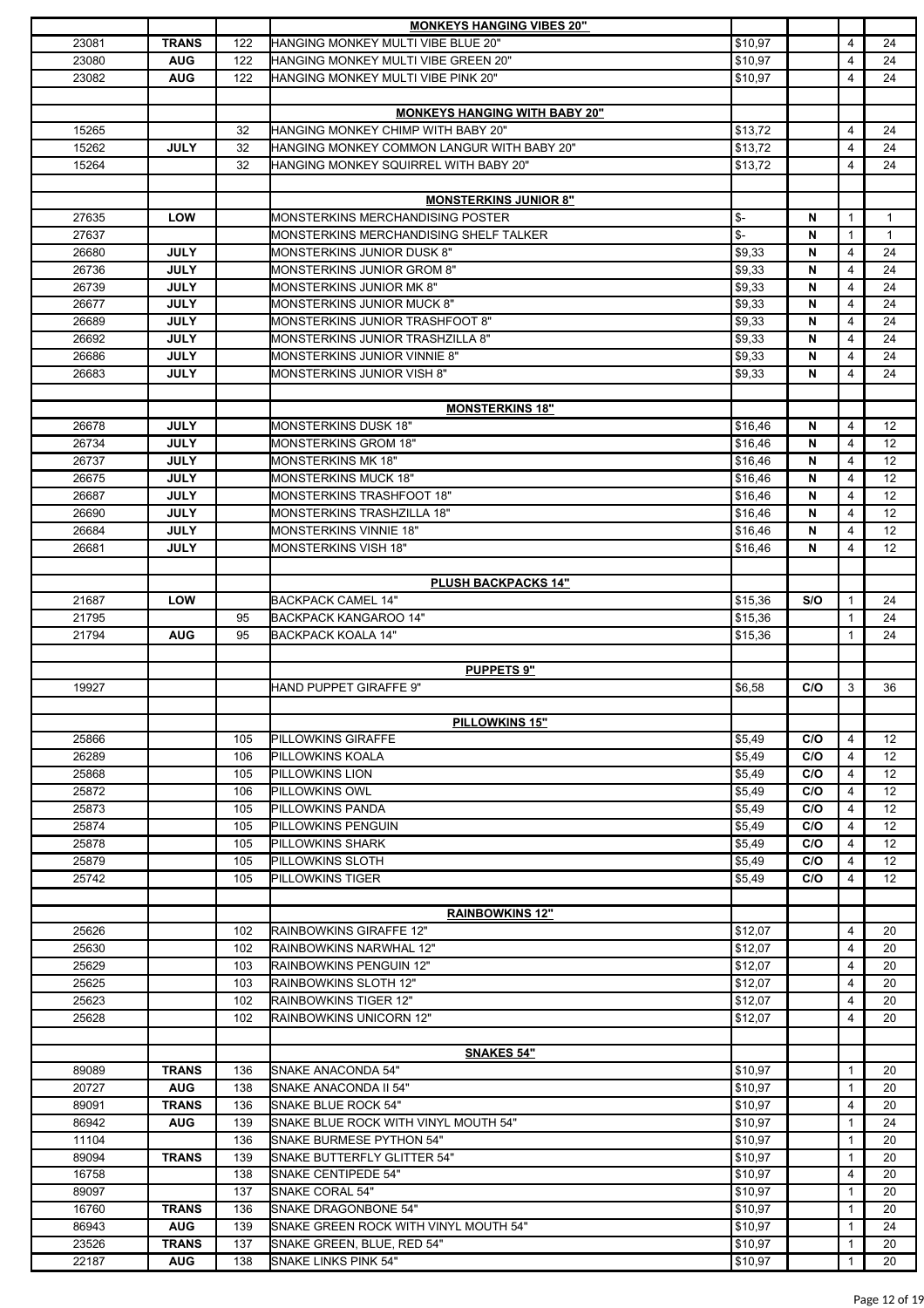| 25502 | <b>TBA</b>   | 139 | SNAKE RAINBOA 54"                       | \$10,97 |     | $\mathbf{1}$ | 20             |
|-------|--------------|-----|-----------------------------------------|---------|-----|--------------|----------------|
| 89090 |              | 137 | SNAKE RAINBOW BOA 54"                   | \$10,97 |     | $\mathbf{1}$ | 20             |
| 23527 | <b>TRANS</b> | 138 | SNAKE RED GREEN 54"                     | \$10,97 |     | $\mathbf{1}$ | 20             |
| 22188 | <b>AUG</b>   | 138 | SNAKE RED SCALES 54"                    | \$10,97 |     | $\mathbf{1}$ | 20             |
| 23402 | <b>AUG</b>   | 142 | SNAKE SEQUIN BLUE CAMO 54"              | \$10,97 |     | 4            | 16             |
| 23488 |              | 142 | SNAKE SEQUIN LEOPARD 54"                | \$10,97 |     | 4            | 16             |
| 23401 | <b>OCT</b>   | 142 | SNAKE SEQUIN RAINBOW 54"                | \$10,97 |     | 4            | 16             |
| 23403 |              | 142 | SNAKE SEQUIN TEAL PURPLE 54"            | \$10,97 |     | 4            | 16             |
| 23612 | <b>AUG</b>   | 136 | <b>SNAKE SKELETON 54"</b>               | \$10,97 |     | $\mathbf{1}$ | 20             |
| 22189 | <b>TRANS</b> | 137 | SNAKE SLIPSTREAM BLUE 54"               | \$10,97 |     | $\mathbf{1}$ | 20             |
| 89098 |              | 138 | SNAKE TIMBER RATTLESNAKE 54"            | \$10,97 |     | 4            | 20             |
| 22190 | <b>TRANS</b> | 137 | SNAKE TRIBAL ORANGE 54"                 | \$10,97 |     | $\mathbf{1}$ | 20             |
| 16754 |              | 136 | SNAKE WESTERN DIAMOND BACK 54"          | \$10,97 |     | $\mathbf{1}$ | 20             |
| 16753 | <b>TRANS</b> | 123 | SWEET & SASSY SNAKE POLKA DOT 54"       | \$10,97 |     | 4            | 16             |
| 17159 | OCT          | 123 | SWEET & SASSY SNAKE SHERBERT 54"        | \$10,97 |     | 4            | 16             |
| 17158 | <b>JULY</b>  | 123 | SWEET & SASSY SNAKE STRIPES 54"         | \$10,97 |     | 4            | 16             |
|       |              |     |                                         |         |     |              |                |
|       |              |     | <b>SNAKES PRINTED 54"</b>               |         |     |              |                |
| 25495 | <b>AUG</b>   | 140 | SNAKE PRINTED BLUE CORAL 54"            | \$10,97 |     | $\mathbf{1}$ | 20             |
| 26161 | <b>TRANS</b> | 140 | SNAKE PRINTED FLAME 54"                 | \$10,97 |     | $\mathbf{1}$ | 20             |
| 26162 | <b>OCT</b>   | 140 | SNAKE PRINTED FLAME BLUE 54"            | \$10,97 |     | $\mathbf{1}$ | 20             |
| 25497 | <b>OCT</b>   | 140 | SNAKE PRINTED GREEN 54"                 | \$10,97 |     | $\mathbf{1}$ | 20             |
|       | <b>AUG</b>   |     |                                         |         |     | $\mathbf{1}$ |                |
| 25496 |              | 140 | SNAKE PRINTED JUNGLE CARPET PYTHON 54"  | \$10,97 |     |              | 20             |
| 25494 | <b>TRANS</b> | 140 | SNAKE PRINTED RAINBOW BOA 54"           | \$10,97 |     | $\mathbf{1}$ | 20             |
|       |              |     |                                         |         |     |              |                |
|       |              |     | <b>SNAKES JUMBO 110"</b>                |         |     |              |                |
| 21689 | <b>TRANS</b> | 141 | JUMBO SNAKE ANACONDA 110"               | \$27,43 |     | 2            | $\overline{4}$ |
| 21690 | <b>TRANS</b> | 141 | JUMBO SNAKE BURMESE PYTHON 110"         | \$27,43 |     | 2            | 4              |
| 21691 | <b>TRANS</b> | 141 | JUMBO SNAKE WESTERN DIAMONDBACK 110"    | \$27,43 |     | 2            | $\overline{4}$ |
|       |              |     |                                         |         |     |              |                |
|       |              |     | <b>SWEET &amp; SASSY LIL 5"</b>         |         |     |              |                |
| 17380 |              |     | SWEET & SASSY LIL LADYBUG JELLY BEAN 5" | \$3,29  | C/O | 6            | 90             |
|       |              |     |                                         |         |     |              |                |
|       |              |     | <b>SEASONAL PLUSH</b>                   |         |     |              |                |
|       |              |     | <b>HALLODANGLERS 17"</b>                |         |     |              |                |
| 25341 |              |     | HALLODANGLERS FRANK 17"                 | \$7,68  |     | 4            | 80             |
| 25342 |              |     | HALLODANGLERS SCARECROW 17"             | \$7,68  |     | 4            | 80             |
| 25340 |              |     | HALLODANGLERS VAMPIRE 17"               | \$7,68  |     | 4            | 80             |
| 25338 |              |     | HALLODANGLERS WEREWOLF 17"              | \$7,68  |     | 4            | 80             |
| 25339 |              |     | HALLODANGLERS WITCH 17"                 | \$7,68  |     | 4            | 80             |
|       |              |     |                                         |         |     |              |                |
|       |              |     | <b>SCARYKINS 8"</b>                     |         |     |              |                |
| 25398 |              |     | <b>SCARYKINS FRANK 8"</b>               | \$6,58  |     | 4            | 96             |
| 25395 |              |     |                                         | \$6,58  |     | 4            | 96             |
|       |              |     | <b>SCARYKINS VAMPIRE 8"</b>             |         |     |              |                |
| 25396 |              |     | <b>SCARYKINS WEREWOLF 8"</b>            | \$6,58  |     | 4            | 96             |
| 25397 |              |     | <b>SCARYKINS WITCH 8"</b>               | \$6,58  |     | 4            | 96             |
|       |              |     |                                         |         |     |              |                |
|       |              |     | <b>CK MINI STOCKINGS 8"</b>             |         |     |              |                |
| 25333 |              |     | CK MINI STOCKING FAWN 13"               | \$9,87  |     | 4            | 24             |
| 25329 |              |     | CK MINI STOCKING FLAMINGO 13"           | \$9,87  |     | 4            | 24             |
| 25330 |              |     | CK MINI STOCKING LLAMA 13"              | \$9,87  |     | 4            | 24             |
| 25332 |              |     | CK MINI STOCKING SLOTH 13"              | \$9,87  |     | 4            | 24             |
| 25331 |              |     | CK MINI STOCKING UNICORN 13"            | \$9,87  |     | 4            | 24             |
|       |              |     |                                         |         |     |              |                |
|       |              |     | <b>HOLLIDANGLERS 17"</b>                |         |     |              |                |
| 25308 |              |     | <b>HOLLIDANGLERS ELF 17"</b>            | \$7,68  |     | 4            | 80             |
| 25310 |              |     | HOLLIDANGLERS REINDEER 17"              | \$7,68  |     | 4            | 80             |
| 25447 |              |     | <b>HOLLIDANGLERS SANTA BLUE 17"</b>     | \$7,68  |     | 4            | 80             |
| 25307 |              |     | HOLLIDANGLERS SANTA RED 17"             | \$7,68  |     | 4            | 80             |
| 25309 |              |     | <b>HOLLIDANGLERS SNOWMAN 17"</b>        | \$7,68  |     | 4            | 80             |
|       |              |     |                                         |         |     |              |                |
|       |              |     | <b>MERRYKINS 8"</b>                     |         |     |              |                |
| 25391 |              |     | <b>MERRYKINS ELF 8"</b>                 | \$6,58  |     | 4            | 96             |
| 25394 |              |     | <b>MERRYKINS REINDEER 8"</b>            | \$6,58  |     | 4            | 96             |
| 25390 |              |     | <b>MERRYKINS SANTA RED 8"</b>           | \$6,58  |     | 4            | 96             |
| 25393 |              |     | MERRYKINS SNOWMAN 8"                    | \$6,58  |     | 4            | 96             |
|       |              |     |                                         |         |     |              |                |
|       |              |     | <b>TOY</b>                              |         |     |              |                |
|       |              |     |                                         |         |     |              |                |
|       |              |     | <b>ADVENTURE BUCKETS MINI</b>           |         |     |              |                |
| 23150 |              | 155 | MINI BUCKET ANIMAL                      | \$5,49  |     | 8            | 72             |
| 23151 |              | 155 | <b>MINI BUCKET DINO</b>                 | \$5,49  |     | 8            | 72             |
| 23156 |              | 155 | <b>MINI BUCKET MERMAID</b>              | \$5,49  |     | 8            | 72             |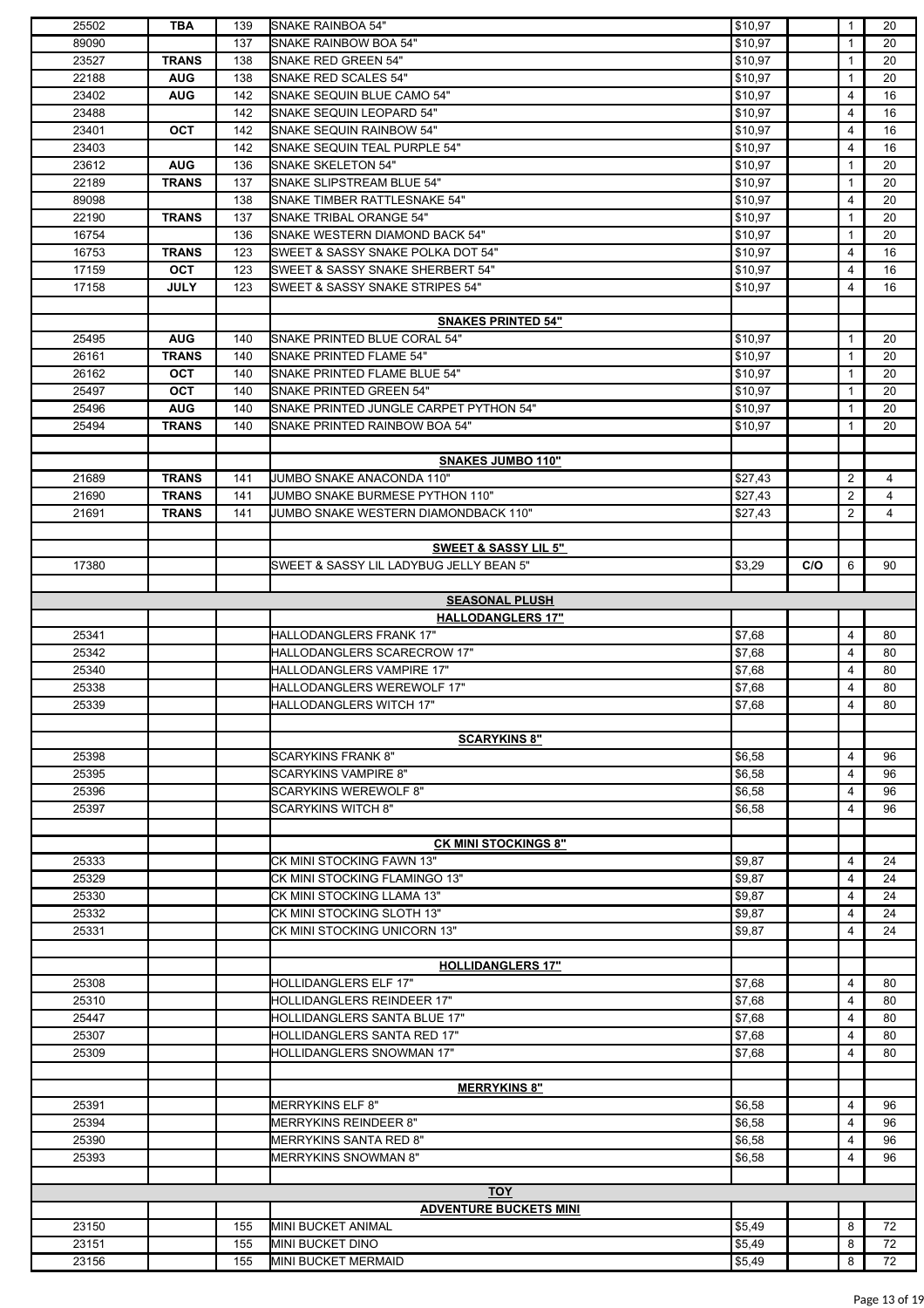| 23152 | 155 | <b>MINI BUCKET OCEAN</b>      | \$5,49 |  | $\overline{\phantom{a}}$<br>. . |
|-------|-----|-------------------------------|--------|--|---------------------------------|
| 23154 | 155 | <b>MINI BUCKET SHARK</b>      | \$5,49 |  | $\overline{\phantom{a}}$<br>--  |
| 23149 | 155 | <b>UNICORN</b><br>MINI BUCKET | \$5,49 |  | $\overline{z}$<br>. .           |
|       |     |                               |        |  |                                 |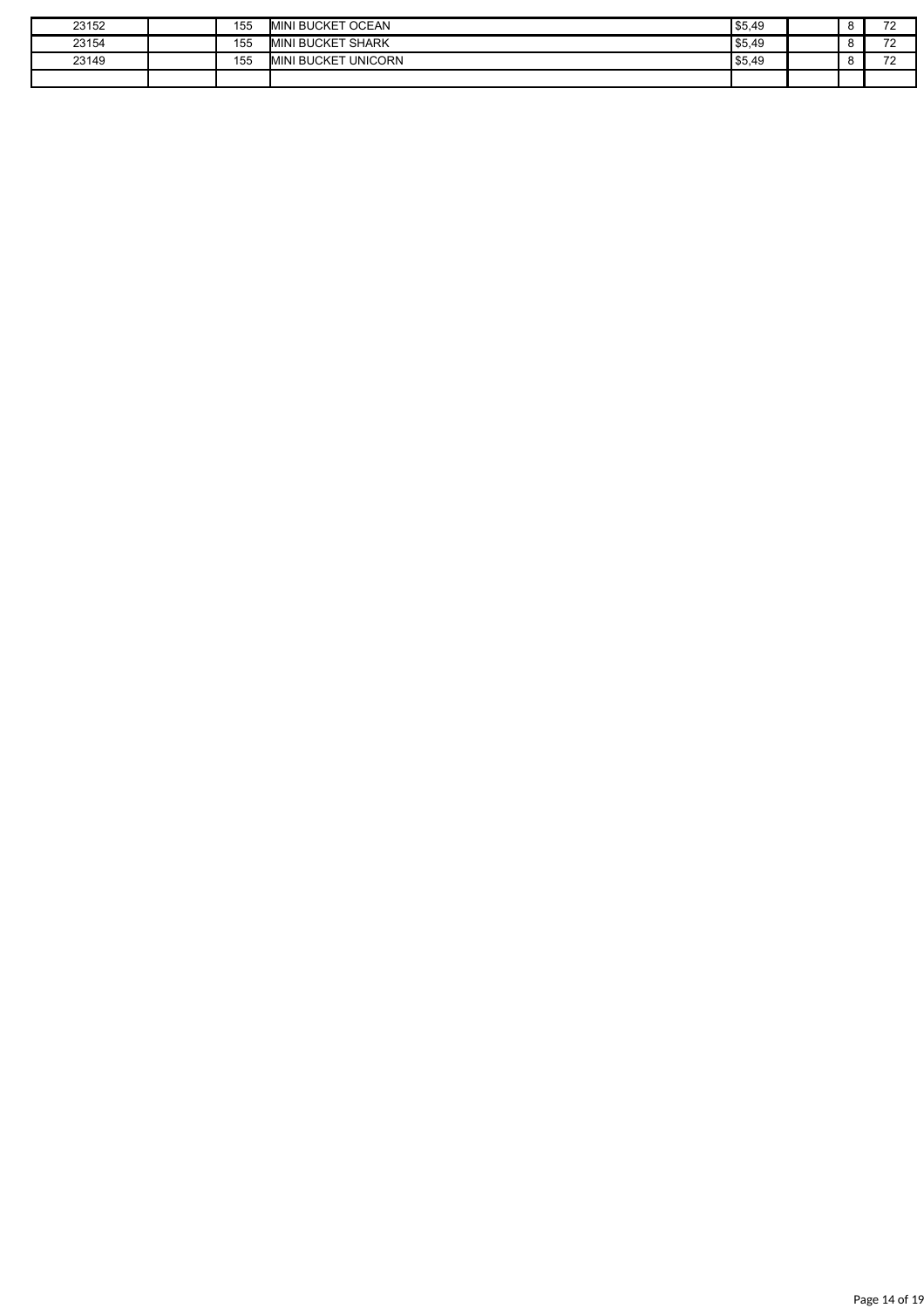|       |              |     | <b>ADVENTURE BUCKETS</b>                 |         |     |              |                |
|-------|--------------|-----|------------------------------------------|---------|-----|--------------|----------------|
| 22112 | <b>TRANS</b> | 153 | <b>BUCKET ANIMAL</b>                     | \$13,17 |     | $\mathbf{1}$ | $\overline{4}$ |
| 22113 |              | 153 | <b>BUCKET DINO</b>                       | \$13,17 |     | 1            | $\overline{4}$ |
| 22219 |              | 154 | <b>BUCKET MERMAID</b>                    | \$13,17 |     | 1            | $\overline{4}$ |
| 22111 |              | 153 | <b>BUCKET OCEAN</b>                      | \$13,17 |     | $\mathbf{1}$ | $\overline{4}$ |
| 23158 |              | 153 | <b>BUCKET SHARK</b>                      | \$13,17 |     | 1            | $\overline{4}$ |
|       |              |     |                                          |         |     |              |                |
|       |              |     | <b>ADVENTURE MINI TRUCKS</b>             |         |     |              |                |
| 22878 | <b>JULY</b>  | 172 | ADVENTURE MINI-TRUCK GIRAFFE             | \$7,68  |     | 6            | 30             |
| 20657 | <b>JULY</b>  | 172 | ADVENTURE MINI-TRUCK ANACONDA            | \$7,68  |     | 6            | 30             |
|       |              | 172 |                                          | \$7,68  |     | 6            | 30             |
| 20659 |              |     | ADVENTURE MINI-TRUCK CROCODILE           |         |     |              |                |
| 20650 |              | 173 | ADVENTURE MINI-TRUCK DINO T-REX          | \$7,68  |     | 6            | 30             |
| 20655 |              | 172 | ADVENTURE MINI-TRUCK OCTOPUS             | \$7,68  |     | 6            | 30             |
| 20654 |              | 172 | ADVENTURE MINI-TRUCK SHARK               | \$7,68  |     | 6            | 30             |
| 20656 |              | 172 | ADVENTURE MINI-TRUCK SHARK HAMMERHEAD    | \$7,68  |     | 6            | 30             |
| 20658 |              | 173 | ADVENTURE MINI-TRUCK TIGER               | \$7,68  |     | 6            | 30             |
| 20660 |              | 173 | <b>ADVENTURE MINI-TRUCK WOLF</b>         | \$7,68  |     | 6            | 30             |
|       |              |     |                                          |         |     |              |                |
|       |              |     | <b>ADVENTURE PLAYSETS</b>                |         |     |              |                |
| 21696 | <b>AUG</b>   | 167 | ADVENTURE PLAYSET HAMMERHEAD/DOLPHIN     | \$10,97 |     | 4            | 12             |
| 21695 | <b>TBA</b>   | 167 | ADVENTURE PLAYSET SQUID/OCTOPUS          | \$10,97 |     | 4            | 12             |
|       |              |     |                                          |         |     |              |                |
|       |              |     | <b>ATVS, BOATS &amp; TRUCKS</b>          |         |     |              |                |
| 25122 |              | 171 | <b>ACTION ATV WILDERNESS 4 PACK</b>      | \$6,58  |     | 4            | 24             |
|       |              |     |                                          |         |     |              |                |
| 25120 |              | 171 | <b>ACTION BOAT OCEAN 3 PACK</b>          | \$6,58  |     | 4            | 24             |
| 25121 |              | 171 | <b>ACTION TRUCK ZOO 4 PACK</b>           | \$6,58  |     | 4            | 24             |
| 20045 |              | 169 | TRUCK WITH TRAILER AQUATIC               | \$6,03  |     | $\mathbf{1}$ | 60             |
| 20049 | <b>TRANS</b> | 169 | TRUCK WITH TRAILER ZOO                   | \$6,03  |     | $\mathbf{1}$ | 60             |
|       |              |     |                                          |         |     |              |                |
|       |              |     | <b>BINOCULARS</b>                        |         |     |              |                |
| 85176 |              | 179 | <b>BINOCULARS CROCODILE PRINT</b>        | \$7,68  |     | 12           | 48             |
| 10655 |              | 179 | <b>BINOCULARS FLOWER PRINT</b>           | \$7,68  |     | 12           | 72             |
| 85173 | <b>JULY</b>  | 179 | <b>BINOCULARS TIGER PRINT</b>            | \$7,68  |     | 12           | 72             |
| 85174 |              | 179 | <b>BINOCULARS ZEBRA PRINT</b>            | \$7,68  |     | 12           | 72             |
|       |              |     |                                          |         |     |              |                |
|       |              |     | <b>BINOCULARS BEASTLY</b>                |         |     |              |                |
|       |              |     |                                          |         |     |              |                |
| 15395 |              | 178 | <b>BINOCULARS BEASTLY CROC</b>           | \$8,23  |     | 12           | 48             |
| 15394 | <b>JULY</b>  | 178 | <b>BINOCULARS BEASTLY DINO T-REX</b>     | \$8,23  |     | 12           | 48             |
| 15038 | <b>JULY</b>  | 178 | <b>BINOCULARS BEASTLY SHARK</b>          | \$8,23  |     | 12           | 48             |
| 15391 |              | 178 | <b>BINOCULARS BEASTLY TIGER</b>          | \$5,49  | C/O | 12           | 48             |
|       |              |     |                                          |         |     |              |                |
|       |              |     | <b>CAMERAS</b>                           |         |     |              |                |
| 64017 | <b>JULY</b>  | 178 | CLICK N VIEW CAMERA AQUATIC              | \$5,49  |     | 30           | 120            |
| 60548 | <b>JULY</b>  | 178 | CLICK N VIEW CAMERA AUSTRALIAN           | \$5,49  |     | 30           | 120            |
|       |              |     |                                          |         |     |              |                |
|       |              |     | <b>CHOMPERS</b>                          |         |     |              |                |
|       |              |     | <b>SOLD IN PACK QUANTITY</b>             |         |     |              |                |
| 89370 |              |     | <b>CHOMPERS PANDA</b>                    | \$1,10  | C/O | 12           | 72             |
|       |              |     |                                          |         |     |              |                |
|       |              |     | <b>DIY PURSE</b>                         |         |     |              |                |
|       |              |     | DIY PURSE AUSTRALIAN PINK KOALA/KANGAROO |         |     |              |                |
| 13210 |              |     |                                          | \$10,97 |     | 3            | 18             |
|       |              |     |                                          |         |     |              |                |
|       |              |     | <b>E-TEAM ADVENTURE PLAYSETS</b>         |         |     |              |                |
| 16830 | <b>AUG</b>   | 168 | <b>E-TEAM DINO T-REX</b>                 | \$15,36 |     | $\mathbf{1}$ | 6              |
| 16821 | <b>TRANS</b> | 168 | <b>E-TEAM SHARK</b>                      | \$15,36 |     | 1            | 6              |
| 16829 | <b>SEPT</b>  | 168 | <b>E-TEAM SWAMP</b>                      | \$15,36 |     | 1            | 6              |
| 16826 | <b>TRANS</b> | 168 | <b>E-TEAM TIGER RESCUE</b>               | \$15,36 |     | 1            | 6              |
|       |              |     |                                          |         |     |              |                |
|       |              |     | <b>HEADBANDS</b>                         |         |     |              |                |
| 83460 |              |     | HEADBAND KANGAROO                        | \$5,49  |     | 12           | 120            |
| 77569 |              |     | <b>HEADBAND KOALA</b>                    | \$5,49  |     | 12           | 120            |
| 77421 |              |     | <b>HEADBAND TIGER ORANGE</b>             | \$5,49  |     | 12           | 120            |
| 77425 |              |     | <b>HEADBAND TIGER WHITE</b>              |         | C/O | 12           | 120            |
|       |              |     |                                          | \$4,39  |     |              |                |
|       |              |     |                                          |         |     |              |                |
|       |              |     | <b>MOTOR HEADZ MINI</b>                  |         |     |              |                |
| 20304 |              | 170 | MOTOR HEADZ-MINI AQ 3 PK                 | \$8,78  |     | 20           | 40             |
| 20305 |              | 170 | MOTOR HEADZ-MINI DINO 3 PK               | \$8,78  |     | 20           | 40             |
|       |              |     |                                          |         |     |              |                |
|       |              |     | <b>NATURE TUBES</b>                      |         |     |              |                |
| 12754 |              | 156 | NATURE TUBE AFRICAN                      | \$9,33  |     | 6            | 24             |
| 12879 |              | 159 | NATURE TUBE AQUATIC                      | \$9,33  |     | 6            | 24             |
| 15076 |              | 157 | NATURE TUBE AUSTRALIANA                  | \$9,33  |     | 6            | 24             |
|       |              |     |                                          |         |     |              |                |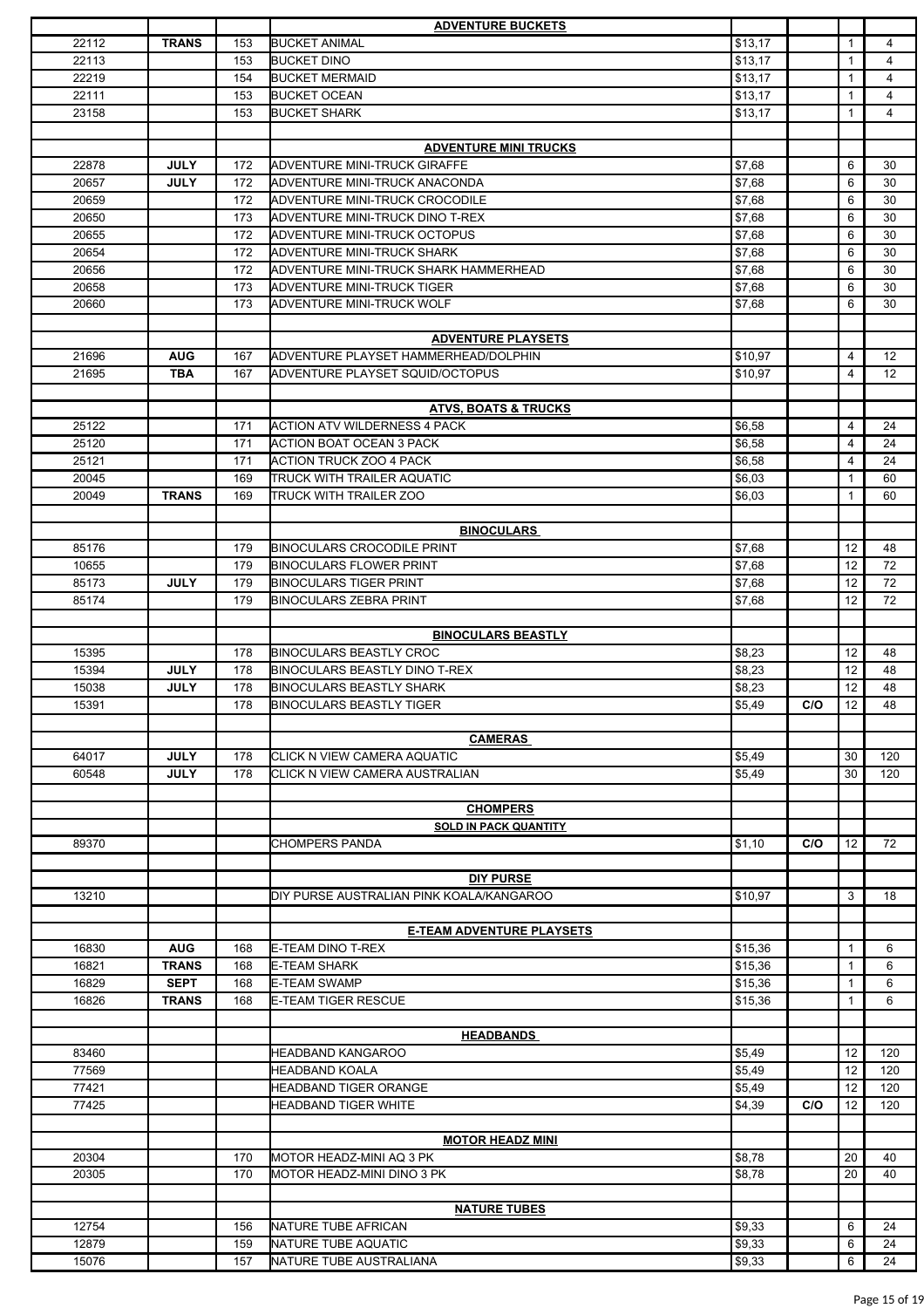| 23496 |              | 158 | NATURE TUBE AUSTRALIAS DEADLIEST       | \$9,33   |     | 6                 | 24 |
|-------|--------------|-----|----------------------------------------|----------|-----|-------------------|----|
| 12885 |              | 156 | NATURE TUBE BABIES                     | \$9,33   |     | 6                 | 24 |
| 12894 |              | 156 | NATURE TUBE BIG CATS                   | \$9,33   |     | 6                 | 24 |
|       |              |     |                                        |          |     |                   |    |
| 12889 | <b>JULY</b>  | 158 | NATURE TUBE BUTTERFLY                  | \$9,33   |     | 6                 | 24 |
| 12756 |              | 160 | NATURE TUBE DINO                       | \$9,33   |     | 6                 | 24 |
| 12890 |              | 157 | NATURE TUBE DOG                        | \$9,33   |     | 6                 | 24 |
| 12896 |              | 156 | NATURE TUBE ENGANGERED                 | \$9,33   |     | 6                 | 24 |
| 20810 |              | 161 | NATURE TUBE FAIRIES                    | \$9,33   |     | 6                 | 24 |
| 12883 |              | 157 |                                        |          |     | 6                 |    |
|       |              |     | NATURE TUBE FARM                       | \$9,33   |     |                   | 24 |
| 12892 |              | 158 | NATURE TUBE FROG                       | \$9,33   |     | 6                 | 24 |
| 12887 |              | 157 | NATURE TUBE HORSE                      | \$9,33   |     | 6                 | 24 |
| 12886 |              | 158 | NATURE TUBE INSECT                     | \$9,33   |     | 6                 | 24 |
| 20857 |              | 160 | NATURE TUBE MERMAIDS                   | \$9,33   |     | 6                 | 24 |
| 20858 |              | 159 | NATURE TUBE PENGUINS                   | \$9,33   |     | 6                 | 24 |
|       |              |     |                                        |          |     |                   |    |
| 12891 |              | 161 | NATURE TUBE PIRATE                     | \$5,49   | C/O | 6                 | 24 |
| 12888 |              | 158 | NATURE TUBE POLAR                      | \$9,33   |     | 6                 | 24 |
| 12755 |              | 156 | NATURE TUBE RAINFOREST                 | \$9,33   |     | 6                 | 24 |
| 12893 |              | 159 | NATURE TUBE RIVER                      | \$9,33   |     | 6                 | 24 |
| 12757 |              | 161 | <b>NATURE TUBE SHARK</b>               | \$9,33   |     | 6                 | 24 |
|       |              |     |                                        |          |     |                   |    |
| 12884 | <b>JULY</b>  | 158 | NATURE TUBE SNAKE                      | \$9,33   |     | 6                 | 24 |
| 12880 |              | 161 | NATURE TUBE SPACE                      | \$9,33   |     | 6                 | 24 |
| 23235 |              | 161 | NATURE TUBE UNICORN                    | \$9,33   |     | 6                 | 24 |
|       |              |     |                                        |          |     |                   |    |
|       |              |     | <b>PINCHERS</b>                        |          |     |                   |    |
|       |              |     | <b>SOLD IN PACK QUANTITY</b>           |          |     |                   |    |
|       |              |     |                                        |          |     |                   |    |
| 64227 |              | 174 | PINCHER CROCODILE                      | \$3,84   |     | 12                | 36 |
| 63883 |              | 176 | PINCHER DINO T-REX BROWN               | \$3,84   |     | 12                | 48 |
| 63835 |              | 176 | PINCHER DINO T-REX GREY                | \$3,84   |     | 12                | 48 |
| 63610 |              | 176 | PINCHER DINO T-REX PURPLE              | \$3,84   |     | 12                | 48 |
| 85136 |              | 175 | PINCHER DOLPHIN                        | \$3,84   |     | 12                | 48 |
|       |              |     |                                        |          |     |                   |    |
| 64853 |              | 174 | PINCHER GIRAFFE                        | \$3,84   |     | 12                | 36 |
| 81527 |              | 174 | PINCHER IGUANA                         | \$3,84   |     | 12                | 36 |
| 64198 |              |     | PINCHER PANDA                          | \$1,10   | C/O | 12                | 96 |
| 53549 |              | 175 | PINCHER SHARK GREAT WHITE              | \$3,84   |     | 12                | 36 |
| 85386 | <b>LOW</b>   | 175 | PINCHER SHARK HAMMERHEAD               | \$2,19   | C/O | 12                | 36 |
|       |              | 175 | PINCHER TIGER                          | \$3,84   |     | 12                | 36 |
|       |              |     |                                        |          |     |                   |    |
| 81718 |              |     |                                        |          |     |                   |    |
| 81716 |              | 174 | PINCHER ZEBRA                          | \$3,84   | S/O | 12                | 48 |
|       |              |     |                                        |          |     |                   |    |
|       |              |     | <b>POLYBAGS MINI</b>                   |          |     |                   |    |
|       |              |     | POLYBAG MINI FROGS                     |          |     |                   |    |
| 22124 |              | 162 |                                        | \$3,29   |     | 6                 | 48 |
| 22125 |              | 162 | POLYBAG MINI LIZARDS                   | \$3,29   |     | 6                 | 48 |
| 23383 | <b>TRANS</b> | 162 | POLYBAG MINI TURTLE                    | \$3,29   |     | 6                 | 48 |
|       |              |     |                                        |          |     |                   |    |
|       |              |     | <b>POLYBAGS</b>                        |          |     |                   |    |
| 64003 |              | 163 | POLYBAG AFRICAN                        |          |     | 12                | 24 |
|       |              |     |                                        | \$9,33   |     |                   |    |
| 64128 |              | 164 | POLYBAG AQUATIC                        | \$9,33   |     | 12                | 24 |
| 53551 |              | 164 | POLYBAG ASIAN MOUNTAIN                 | \$9,33   |     | 12                | 24 |
| 53548 |              | 164 | POLYBAG AUSTRALIAN ANIMALS             | \$9,33   |     | $12 \overline{ }$ | 24 |
| 21511 | <b>JULY</b>  | 163 | POLYBAG BABY DINOSAUR                  | \$9,33   |     | 12                | 24 |
| 66838 |              | 163 | POLYBAG DINOSAURIA (2 ASSORTED STYLES) | \$9,33   |     | 12                | 24 |
| 53527 |              | 165 | POLYBAG FARM                           |          |     | 12                | 24 |
|       |              |     |                                        | \$9,33   |     |                   |    |
| 64092 |              | 163 | POLYBAG INSECT                         | \$9,33   |     | 12                | 24 |
| 21510 |              | 165 | POLYBAG MERMAID                        | \$9,33   |     | $12 \overline{ }$ | 24 |
| 83724 |              | 165 | POLYBAG PENGUIN                        | \$9,33   |     | 12                | 24 |
| 53529 |              | 163 | POLYBAG RAINFOREST                     | \$9,33   |     | 12                | 24 |
| 53540 |              | 165 | POLYBAG REPTILE                        | \$9,33   |     | 12                | 24 |
|       |              |     |                                        |          |     |                   |    |
| 64577 |              | 164 | POLYBAG SHARK                          | \$9,33   |     | 12                | 24 |
| 83783 |              | 164 | POLYBAG WHALES AND DOLPHINS            | \$9,33   |     | $12 \overline{ }$ | 24 |
|       |              |     |                                        |          |     |                   |    |
|       |              |     | <b>RUBBER DUCKS</b>                    |          |     |                   |    |
| 90880 |              |     | RUBBER DUCK ASSORTED PDQ 24 PIECES     | \$103,14 | N   | 1                 | 1  |
|       |              | 150 |                                        |          |     | 8                 | 64 |
| 24345 | <b>SEPT</b>  |     | <b>RUBBER DUCK BEE</b>                 | \$4,39   |     |                   |    |
| 24350 |              | 150 | <b>RUBBER DUCK BUTTERFLY</b>           | \$4,39   |     | 8                 | 64 |
| 23208 | <b>LOW</b>   | 151 | <b>RUBBER DUCK COBRA</b>               | \$4,39   |     | 8                 | 64 |
| 24346 | <b>SEPT</b>  | 150 | RUBBER DUCK CROCODILE                  | \$4,39   |     | 8                 | 64 |
| 23211 |              | 150 | RUBBER DUCK DINO T-REX                 | \$4,39   |     | 8                 | 64 |
| 23210 | <b>SEPT</b>  | 150 | RUBBER DUCK DINO TRICERATOPS           |          |     | 8                 | 64 |
|       |              |     |                                        | \$4,39   |     |                   |    |
| 22977 |              | 152 | RUBBER DUCK DRAGON RED                 | \$4,39   |     | 8                 | 64 |
| 23212 |              | 150 | <b>RUBBER DUCK ELEPHANT</b>            | \$3,29   | C/O | 8                 | 64 |
| 23204 |              | 150 | <b>RUBBER DUCK GIRAFFE</b>             | \$4,39   |     | 8                 | 64 |
| 23202 |              | 150 | <b>RUBBER DUCK LION</b>                | \$4,39   |     | 8                 | 64 |
| 23217 |              | 152 | <b>RUBBER DUCK MERMAID</b>             | \$4,39   |     | 8                 | 64 |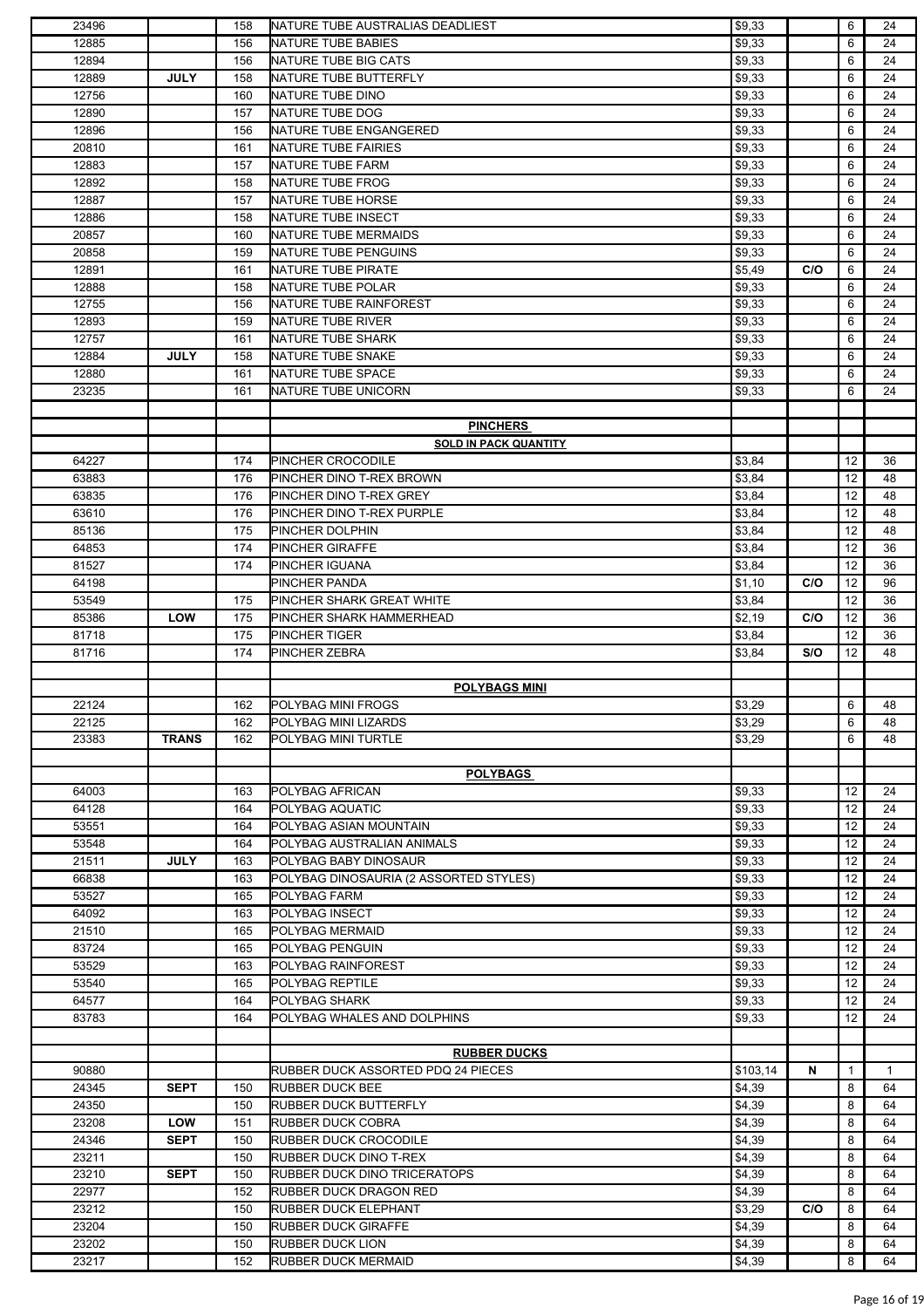| 24344 | <b>SEPT</b>  | 151 | <b>RUBBER DUCK NARWHAL</b>                | \$4,39  |     | 8              | 64  |
|-------|--------------|-----|-------------------------------------------|---------|-----|----------------|-----|
| 23206 |              | 152 | <b>RUBBER DUCK OCTOPUS</b>                | \$4,39  |     | 8              | 64  |
| 23220 | <b>LOW</b>   | 150 | RUBBER DUCK PEACOCK                       | \$4,39  |     | 8              | 64  |
|       |              |     |                                           |         |     |                |     |
| 23215 |              | 152 | <b>RUBBER DUCK PIRATE</b>                 | \$4,39  |     | 8              | 64  |
| 24369 | <b>SEPT</b>  | 152 | <b>RUBBER DUCK SEAHORSE</b>               | \$4,39  |     | 8              | 64  |
| 23207 |              | 152 | <b>RUBBER DUCK SHARK</b>                  | \$4,39  |     | 8              | 64  |
| 24343 |              | 151 | RUBBER DUCK TARANTULA                     | \$4,39  |     | 8              | 64  |
| 23203 | TBA          | 150 | <b>RUBBER DUCK TIGER</b>                  | \$4,39  |     | 8              | 64  |
|       |              | 151 |                                           |         |     | 8              | 64  |
| 23213 |              |     | <b>RUBBER DUCK TURTLE SEA</b>             | \$4,39  |     |                |     |
| 23209 |              | 152 | <b>RUBBER DUCK UNICORN</b>                | \$4,39  |     | 8              | 64  |
| 23205 | TBA          | 150 | <b>RUBBER DUCK ZEBRA</b>                  | \$4,39  |     | 8              | 64  |
| 23214 |              | 152 | <b>RUBBER DUCK ZOMBIE</b>                 | \$4,39  |     | 8              | 64  |
|       |              |     |                                           |         |     |                |     |
|       |              |     | <b>SINGLE FIGURINES</b>                   |         |     |                |     |
|       |              |     |                                           |         |     |                |     |
|       |              |     | <b>SOLD IN PACK QUANTITY</b>              |         |     |                |     |
| 23565 |              | 166 | SINGLE FIGURINE DOLPHIN BOTTLENOSE        | \$1,43  |     | 84             | 252 |
| 23553 |              | 166 | SINGLE FIGURINE FUR SEAL                  | \$1,43  |     | 132            | 396 |
| 23564 |              | 166 | SINGLE FIGURINE ORCA                      | \$1,43  |     | 84             | 252 |
| 23563 |              | 166 | SINGLE FIGURINE PENGUIN ROCKHOPPER        | \$1,43  |     | 60             | 180 |
|       |              |     |                                           |         |     |                |     |
| 23558 |              | 166 | SINGLE FIGURINE SHARK BLACK TIPPED        | \$1,43  |     | 72             | 288 |
| 23557 |              | 166 | SINGLE FIGURINE SHARK GREAT WHITE         | \$1,43  |     | 72             | 288 |
| 23559 |              | 166 | SINGLE FIGURINE SHARK HAMMERHEAD          | \$1,43  |     | 72             | 288 |
| 23560 |              | 166 | SINGLE FIGURINE SHARK LEOPARD             | \$1,43  |     | 72             | 288 |
| 23566 |              | 166 | SINGLE FIGURINE WHALE HUMPBACK            | \$1,43  |     | 84             | 252 |
|       |              |     |                                           |         |     |                |     |
|       |              |     |                                           |         |     |                |     |
|       |              |     | <b>SNAKES RUBBER 46"</b>                  |         |     |                |     |
| 20774 |              | 181 | RUBBER SNAKE ANACONDA                     | \$7,13  |     | 12             | 60  |
| 64528 |              | 182 | RUBBER SNAKE COPPERHEAD                   | \$7,13  |     | 12             | 60  |
| 53657 | <b>JULY</b>  | 182 | RUBBER SNAKE PYTHON AMETHYST              | \$7,13  |     | 12             | 60  |
| 20775 |              | 181 | <b>RUBBER SNAKE PYTHON BALL</b>           | \$7,13  |     | 12             | 60  |
|       |              |     |                                           |         |     |                |     |
| 53651 | <b>JULY</b>  | 182 | RUBBER SNAKE PYTHON BLACK HEAD            | \$7,13  |     | 12             | 60  |
| 20768 |              | 181 | RUBBER SNAKE PYTHON BURMESE               | \$7,13  |     | 12             | 60  |
| 64531 |              | 181 | RUBBER SNAKE RED BELLY BLACK              | \$7,13  |     | 12             | 60  |
|       |              |     |                                           |         |     |                |     |
|       |              |     | <b>SNAP BANDS</b>                         |         |     |                |     |
|       |              |     |                                           |         |     |                |     |
|       |              |     | <b>SOLD IN PACK QUANTITY</b>              |         |     |                |     |
| 88079 |              | 143 | SNAP SNAKE PRINT ASSORTED 24 PCS          | \$65,83 |     | 24             | 288 |
|       |              |     |                                           |         |     |                |     |
| 23591 |              | 143 | SNAP SNAKE SEQUIN ASSORTED 24 PCS         | \$65,83 |     | 24             | 288 |
|       |              |     |                                           |         |     |                |     |
|       |              |     |                                           |         |     |                |     |
|       |              |     | <b>TPR ANIMAL ASSORTMENTS</b>             |         |     |                |     |
|       |              |     | <b>SOLD IN PACK QUANTITY</b>              |         |     |                |     |
| 14731 |              |     | TPR ANIMAL 5" AQUATIC ASSORTED PACK OF 36 | \$1,65  | C/O | 36             | 288 |
|       |              |     |                                           |         |     |                |     |
|       |              |     | <b>WATER GAMES</b>                        |         |     |                |     |
|       |              |     |                                           |         |     |                |     |
| 11559 |              | 183 | <b>WATER GAMES ANIMAL</b>                 | \$2,19  | S/O | 12             | 72  |
| 11560 |              | 183 | <b>WATER GAMES AQUATIC</b>                | \$2,19  |     | 12             | 72  |
| 11561 |              | 183 | WATER GAMES DINO                          | \$2,19  |     | 12             | 72  |
| 15042 |              | 183 | <b>WATER GAMES MERMAID</b>                | \$2,19  |     | 12             | 72  |
| 20460 |              | 183 | <b>WATER GAMES PUPPY</b>                  | \$1,65  | C/O | 12             | 72  |
| 23148 |              | 183 | <b>WATER GAMES UNICORN</b>                | \$2,19  | S/O | 12             | 72  |
|       |              |     |                                           |         |     |                |     |
| 20459 |              | 183 | <b>WATER GAMES WOLF</b>                   | \$2,19  | S/O | 12             | 72  |
|       |              |     |                                           |         |     |                |     |
|       |              |     | <b>MYPHONE WATER GAMES</b>                |         |     |                |     |
| 26982 |              | 184 | WATER GAME MYPHONE AUSTRALIA              | \$3,29  | N   | 36             | 72  |
| 26105 | <b>TRANS</b> | 184 | WATER GAME MYPHONE DINO                   | \$3,29  |     | 36             | 72  |
|       |              |     |                                           |         |     |                |     |
| 25852 |              | 184 | WATER GAME MYPHONE MERMAID                | \$3,29  |     | 36             | 72  |
| 25854 |              | 184 | WATER GAME MYPHONE SHARK                  | \$3,29  |     | 36             | 72  |
| 25855 |              | 184 | WATER GAME MYPHONE TIGER                  | \$3,29  |     | 36             | 72  |
| 25858 | <b>SEPT</b>  | 184 | WATER GAME MYPHONE UNICORN                | \$3,29  |     | 36             | 72  |
|       |              |     |                                           |         |     |                |     |
|       |              |     | <b>WOODKINS</b>                           |         |     |                |     |
|       |              |     |                                           |         |     |                |     |
| 25635 |              | 185 | <b>WOODKINS AFRICAN</b>                   | \$5,49  | C/O | $\overline{2}$ | 18  |
| 25639 |              | 186 | WOODKINS AFRICAN PRIDE                    | \$5,49  | C/O | 2              | 18  |
| 26288 |              | 186 | WOODKINS AUSTRALIA                        | \$5,49  | C/O | $\overline{2}$ | 18  |
| 25632 |              | 185 | <b>WOODKINS DINO</b>                      | \$5,49  | C/O | 2              | 18  |
| 25836 |              | 186 | WOODKINS DINO MOUNTAIN                    | \$8,78  | C/O | $\overline{2}$ | 18  |
|       |              |     |                                           |         |     |                |     |
| 25633 |              | 186 | WOODKINS DIVER                            | \$5,49  | C/O | 2              | 18  |
| 25837 |              | 185 | <b>WOODKINS MERMAID</b>                   | \$5,49  | C/O | $\overline{2}$ | 18  |
| 25636 |              | 185 | <b>WOODKINS RAINFOREST</b>                | \$5,49  | C/O | 2              | 18  |
| 25641 |              | 185 | <b>WOODKINS SHARK</b>                     | \$5,49  | C/O | $\overline{2}$ | 18  |
| 25642 |              | 186 | WOODKINS UNICORN                          | \$5,49  | C/O | 2              | 18  |
| 25643 |              | 186 | WOODKINS VETERIANARIAN                    | \$8,78  | C/O | $\overline{2}$ | 18  |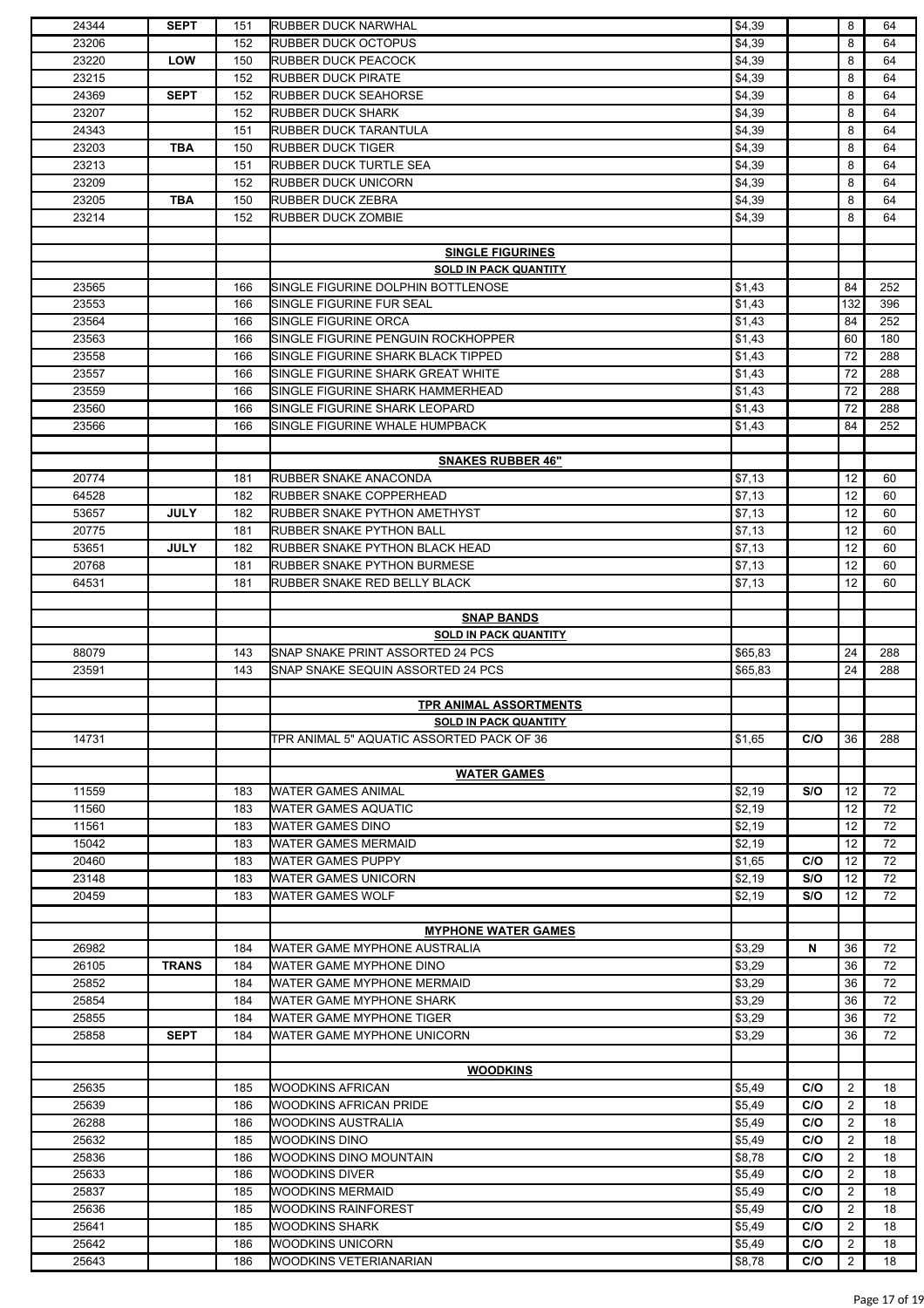| 25644 |            | 186 | <b>WOODKINS ZOOKEEPER HUT</b>       | \$8,78 | C/O | 18 |
|-------|------------|-----|-------------------------------------|--------|-----|----|
|       |            |     |                                     |        |     |    |
|       |            |     | <b>XTREME TRANSPORTER</b>           |        |     |    |
| 16783 |            | 169 | <b>XTREME TRANSPORTER CROCODILE</b> | \$4,39 |     | 24 |
| 14248 |            | 169 | <b>IXTREME TRANSPORTER DINO</b>     | \$4,39 |     | 24 |
| 14247 |            | 169 | <b>XTREME TRANSPORTER SHARK</b>     | \$4,39 |     | 24 |
| 14249 | <b>AUG</b> | 169 | <b>IXTREME TRANSPORTER TIGER</b>    | \$4,39 |     | 24 |
|       |            |     |                                     |        |     |    |